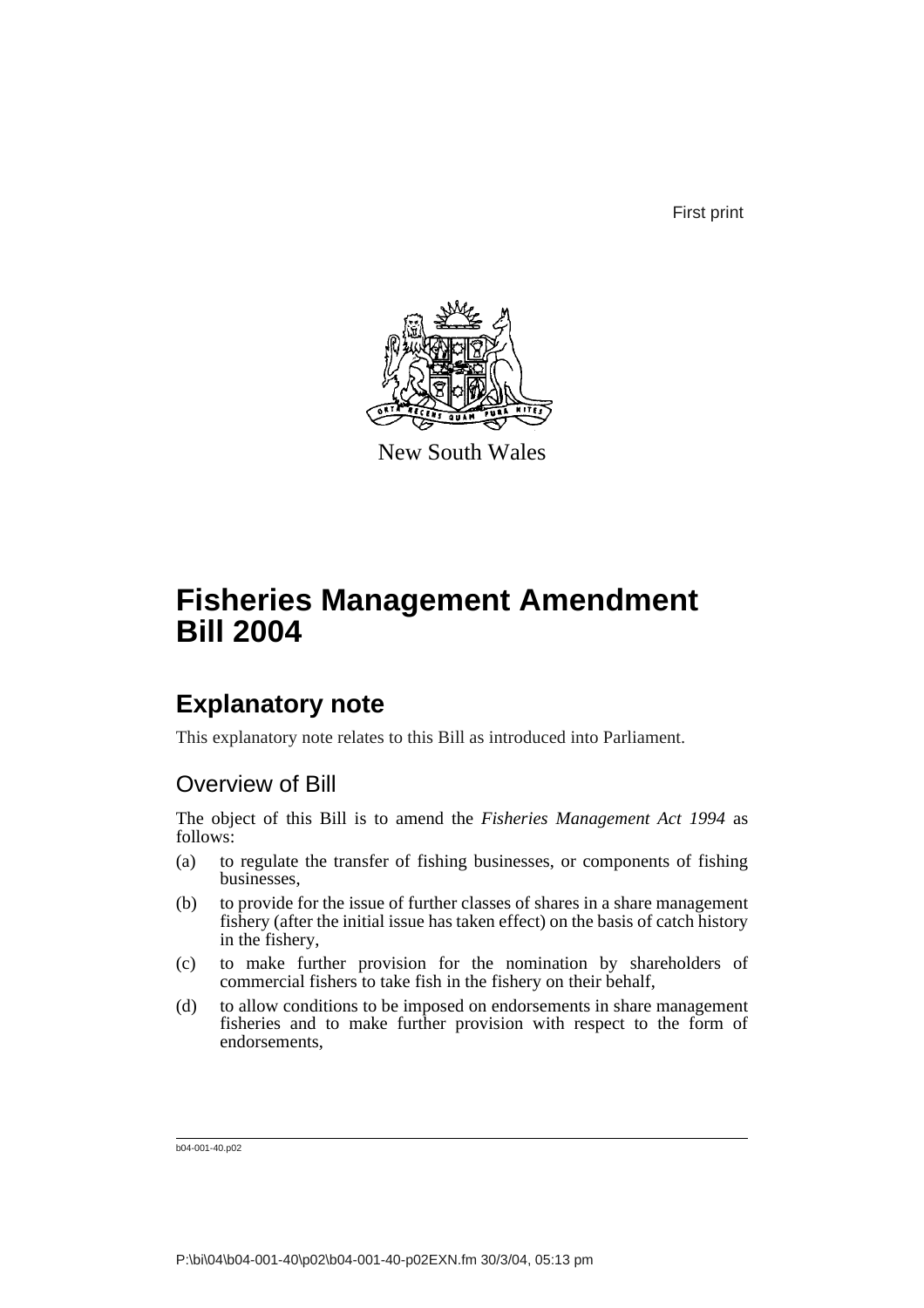Explanatory note

- (e) to make further provision with respect to various share management fisheries that were recently converted from category 2 share management fisheries to category 1 share management fisheries, including:
	- (i) by allowing shares to be issued on an equitable basis to persons who would have been entitled to fish in the corresponding restricted fishery had they applied for an endorsement, and
	- (ii) by ensuring that fishers continue to be liable to pay a rental charge for access to the fisheries,
- (f) to make further provision with respect to management charges, community contributions, annual contributions and rental payments, including by making the charging of interest on overdue amounts discretionary rather than mandatory,
- (g) to make further provision with respect to the revision and implementation of fishery management strategies,
- (h) to revise the definition of *harm* for the purposes of offences relating to protected marine vegetation,
- (i) to increase the penalty for unlicensed commercial fishing,
- (j) to allow provisions of a management plan that are common to a number of fisheries to be contained in a single supporting plan,
- (k) to allow the Share Management Fisheries Register to be made available for inspection on the website of NSW Fisheries and to contain fishing business information,
- (l) to make other minor miscellaneous amendments, and to provide for matters of a savings and transitional nature.

The Bill also amends the *Marine Parks Act 1997* and the *Subordinate Legislation Act 1989* consequentially.

## Outline of provisions

**Clause 1** sets out the name (also called the short title) of the proposed Act.

**Clause 2** provides for the commencement of the proposed Act on a day or days to be appointed by proclamation.

**Clause 3** is a formal provision that gives effect to the amendments to the *Fisheries Management Act 1994* set out in Schedule 1.

**Clause 4** is a formal provision that gives effect to the amendments to *Marine Parks Act 1997* and the *Subordinate Legislation Act 1989* set out in Schedule 2.

Explanatory note page 2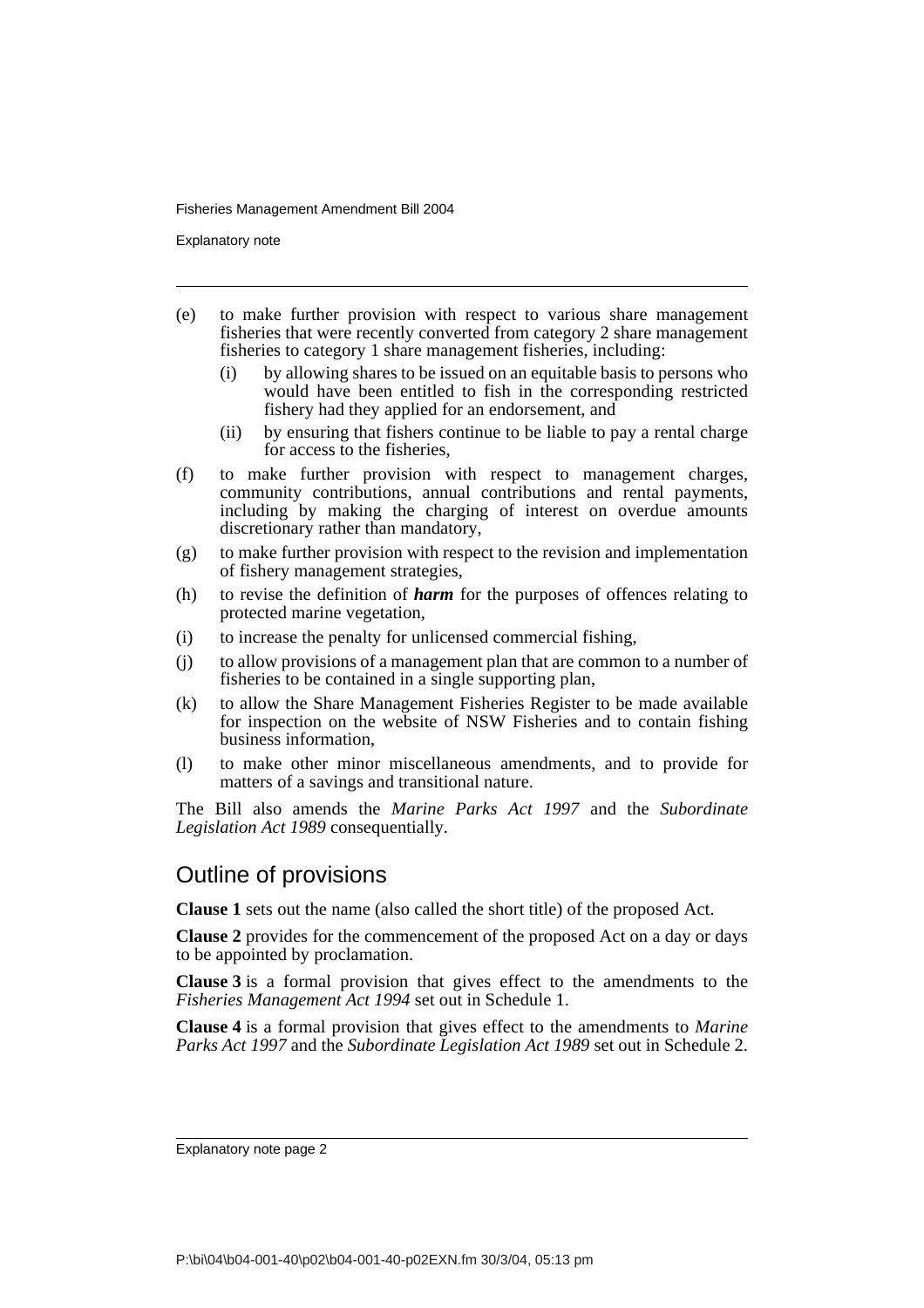Explanatory note

## **Schedule 1 Amendment of Fisheries Management Act 1994**

## **Fishing business transfers**

The amendments set out in **Schedule 1 [5]** provide for the regulation of transfers of fishing businesses, or components of fishing businesses. This will allow the restrictions on transfers of fishing businesses that already operate by regulation under the Act in relation to restricted fisheries to be extended to other commercial fisheries, in particular, to share management fisheries.

Under the amendments, a *fishing business* is defined as a business determined by the Director-General to be a separate and identifiable fishing business. The Director-General may also determine the components of that fishing business, which may include fishing boats, fishing gear, fishing authorities (such as licences, shares and endorsements) and catch history. Any such determination is to be made in accordance with the provisions of the regulations or the management plan for a fishery.

There is to be a public register of fishing business determinations.

The amendments authorise the regulations, or the management plan for a fishery, to make provision for the recognition or restriction of fishing rights following the transfer of a fishing business or a component of a fishing business (referred to as *fishing business transfer rules*). For instance, the fishing business transfer rules may provide that a person who acquires a component of a fishing business does not acquire any fishing rights unless the person acquires all components of the fishing business. Such a provision would impose a cap on the number of operators in a fishery. The rules may authorise the Minister to cancel a fishing authority issued under the Act if a component of the fishing business is transferred in contravention of the rules.

**Schedule 1 [16] and [18]** make it clear that any entitlement to an endorsement in a share management fishery is subject to the fishing business transfer rules.

Consequential amendments provide that, for the purpose of allocating shares in a share management fishery, the catch history of a person, if it is a component of a fishing business, is the catch history of the current owner of that fishing business. A redundant provision relating to transfers of fishing boat licences is removed. See **Schedule 1 [7] and [8]**.

Savings and transitional provisions continue the effect of fishing business determinations made before the commencement of the amendments. See **Schedule 1 [46]**.

Explanatory note page 3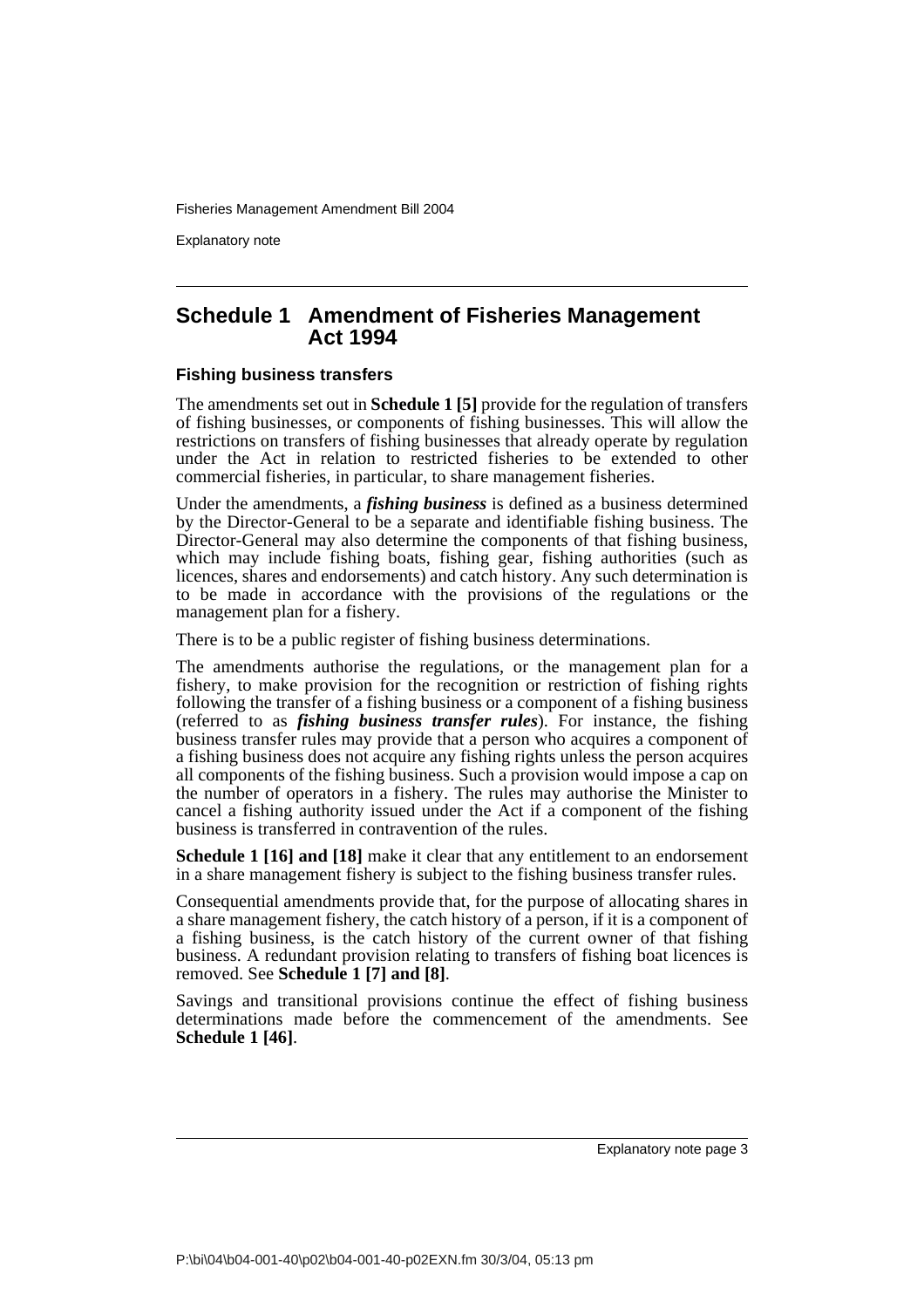Explanatory note

## **Issue of further classes of shares in share management fishery**

The amendments authorise further classes of shares in a share management fishery to be issued after the initial share issue has taken effect. Any such shares are to be issued in accordance with the management plan for the fishery and on the basis of catch history. See **Schedule 1 [22]** (proposed section 71A) **and [25]** (a consequential amendment).

## **Nominated fishers**

Shareholders in a share management fishery may nominate a commercial fisher to take fish in the fishery on their behalf.

At present, the Act provides that a nomination must be made in writing served on the Director-General. The amendments allow the nomination to be made in a form and manner approved by the Director-General. See **Schedule 1 [20]**.

At present, the Act allows a shareholder in a share management fishery to nominate 2 or more commercial fishers to take fish in the fishery in respect of the same shareholding only if authorised to do so under the management plan for the fishery. **Schedule 1 [21]** makes it clear that, before the commencement of the management plan, the Minister may determine the matters that may be provided for by the plan and accordingly may authorise such nominations.

## **Endorsements on commercial fishing licences**

The method by which commercial fishers are authorised under the Act to take fish in a share management fishery is by the issue of an endorsement on the fisher's commercial fishing licence.

The amendments provide that an endorsement in a share management fishery is, like an endorsement in a restricted fishery, subject to such conditions as are prescribed by the regulations or attached to the endorsement by the Minister. See **Schedule 1 [17]**.

The amendments also allow an endorsement to be given to a commercial fisher in the form of a document (such as a card) that is separate from the commercial fishing licence of the person. See **Schedule 1 [19]**.

## **New category 1 share management fisheries**

Recently, the ocean hauling fishery, the ocean trap and line fishery, the estuary general fishery and the estuary prawn trawl fishery were converted from category 2 share management fisheries to category 1 share management fisheries. The ocean prawn trawl fishery and part of the ocean fish trawl fishery (also category 2 share management fisheries) were amalgamated into one fishery, now known as the ocean trawl fishery. The amalgamated fishery was also made a category 1 share management fishery.

Explanatory note page 4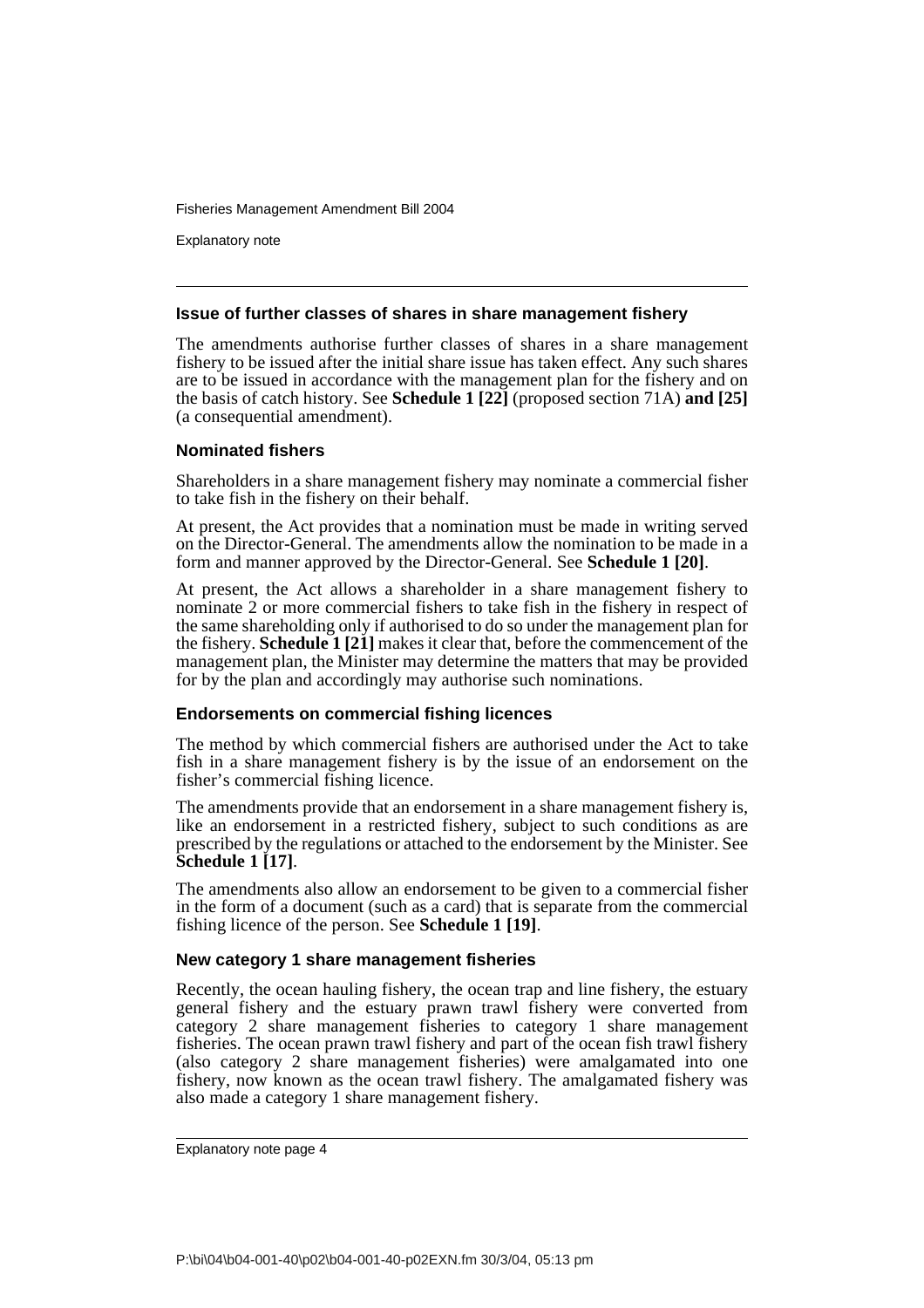Explanatory note

The Bill contains further provision in relation to the new category 1 share management fisheries.

Currently the Act provides that if a share management fishery is converted from category 2 to category 1, the persons entitled to shares in the new category 1 share management fishery are the persons who are shareholders in the category 2 share management fishery. Shares have not yet been issued in the fisheries converted to category 2 share management. Accordingly, the Act is amended to make it clear that the provision applies only if a category 2 share management fishery is converted after shares have taken effect. See **Schedule 1 [6]**.

All the new category 1 share management fisheries are also restricted fisheries. Under the Act, shares are issued in the fisheries on the basis of entitlements to fish in the corresponding restricted fishery. The amendments will also permit shares to be issued, on an equitable basis, to persons who would have been entitled to fish in the restricted fishery had they applied for the proper authority to do so before the fishery ceased to be a restricted fishery. See **Schedule 1 [47]** (proposed clause 6C of Schedule 7).

Fishers in a category 2 share management fishery are required to pay a rental charge for access to the fishery. The amendments require fishers in each new category 1 share management fishery to continue to pay a rental charge for access to the fishery, as if the fishery had remained a category 2 share management fishery, but only until the commencement of the management plan for the fishery. See **Schedule 1 [47]** (proposed clause 6D of Schedule 7).

When the new category 1 share management fisheries were converted to category 1, some changes were made to the descriptions of the fisheries. Accordingly, there are differences between the way the new share management fisheries are described and the way the corresponding restricted fisheries are described. The Act prevents a fishery that is a share management fishery from being declared a restricted fishery. The amendments provide that a fishery that is a share management fishery may be declared a restricted fishery until shares in the corresponding share management fishery have taken effect. This will allow the restricted fisheries that correspond to the new category 1 share management fisheries to be redeclared or redefined in a manner that is consistent with the new category 1 share management fisheries. See **Schedule 1 [36]**.

A provision is included in the descriptions of the share management fisheries in Schedule 1 to the Act to make it clear that the fisheries extend to ocean waters that are managed under an arrangement with the Commonwealth under the Act only while that arrangement has effect. See **Schedule 1 [44]**. The provision supplements existing provisions in the Act relating to such arrangements (see Division 3 of Part 5 of the Act).

Explanatory note page 5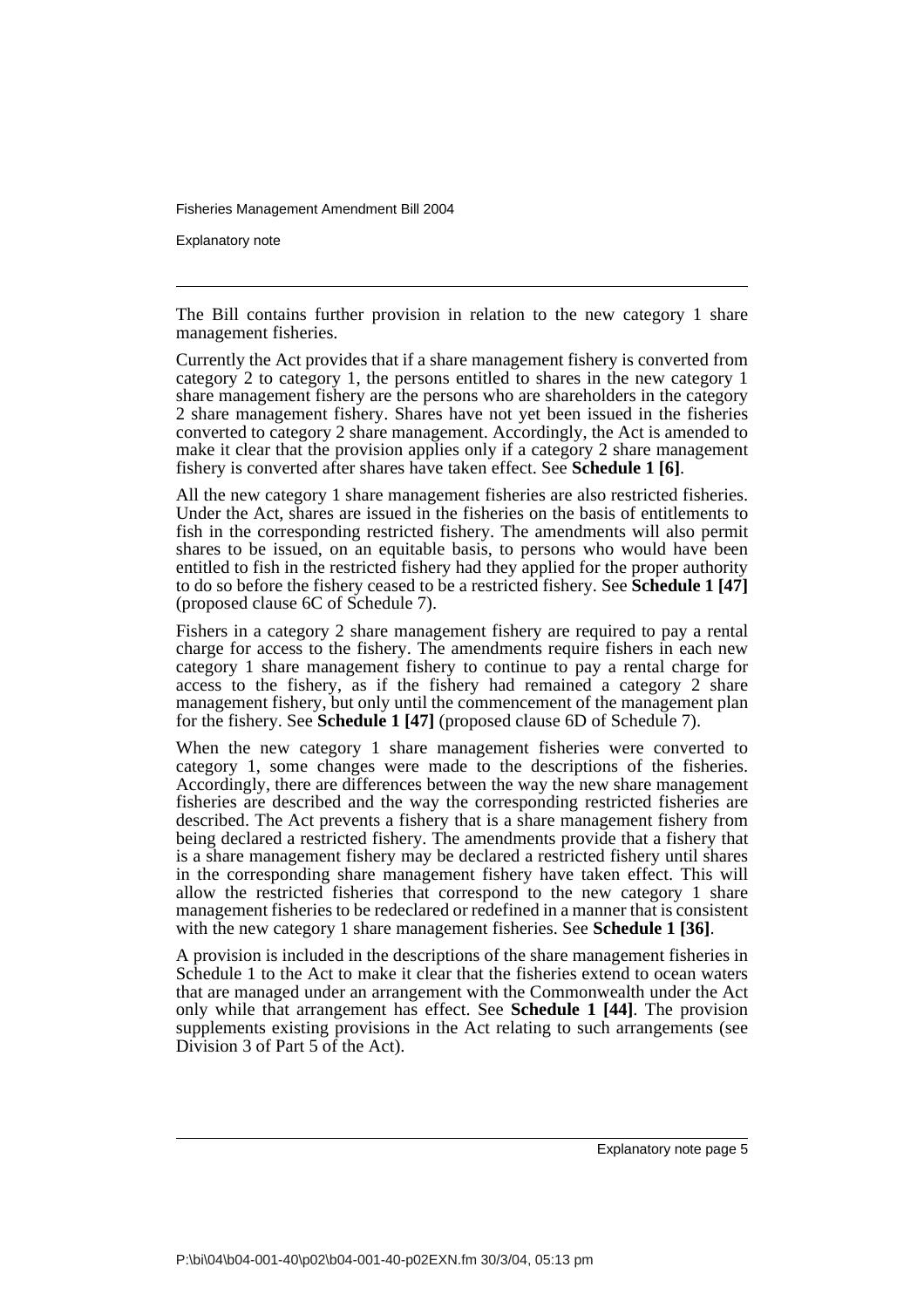Explanatory note

The amendments also validate anything done or omitted to be done in relation to share management fisheries that would have been validly done or omitted had the amendments to the Act proposed to be made by the Bill been in force at the time it was done or omitted. See **Schedule 1 [47]** (proposed clause 6E of Schedule 7).

## **Commercial fishery management charges and other charges**

Shareholders in a share management fishery are required to pay a management charge in respect of the fishery. In the case of a category 1 share management fishery, the shareholders are also required to pay a community contribution for access to the fishery. The Act provides that those charges are to be paid in proportion to or on the basis of shareholdings in the fishery. The amendments allow the charges to be paid as otherwise provided by the management plan for the fishery. See **Schedule 1 [23] and [24]**.

A provision that makes it mandatory to charge interest on an overdue instalment of a management charge is removed. The new provision allows the Minister to charge interest on an overdue management charge, or instalment, at the rate payable in respect of judgments of the Supreme Court or such other rate as prescribed by the management plan. In addition, the fact that an instalment becomes overdue will no longer automatically result in the balance of all instalments becoming due and payable. See **Schedule 1 [23]**.

Corresponding amendments are made to other provisions of the Act relating to annual contributions to the cost of research and other industry costs and rent under aquaculture leases. See **Schedule 1 [32], [40] and [41]**.

## **Fishery management strategies**

The Act requires a fishery management strategy to be prepared in relation to each designated fishing activity, such as fishing activities in share management fisheries. Strategies are used as the basis for environmental assessment of fishing activities under the *Environmental Planning and Assessment Act 1979* and as an ongoing management tool. Strategies may be revised from time to time under section  $7C(2)$  of the Act. The amendments make it clear that such a revision may be effected by including provisions in a later strategy (whether or not for the same activity) that are expressed to amend, replace, or otherwise revise the earlier strategy. See **Schedule 1 [4]**.

The amendments also provide that the Minister may set or revise priorities for the implementation of actions contemplated by strategies, in particular, for the purpose of co-ordinating the implementation of actions that are common to 2 or more strategies. See **Schedule 1 [4]**.

Explanatory note page 6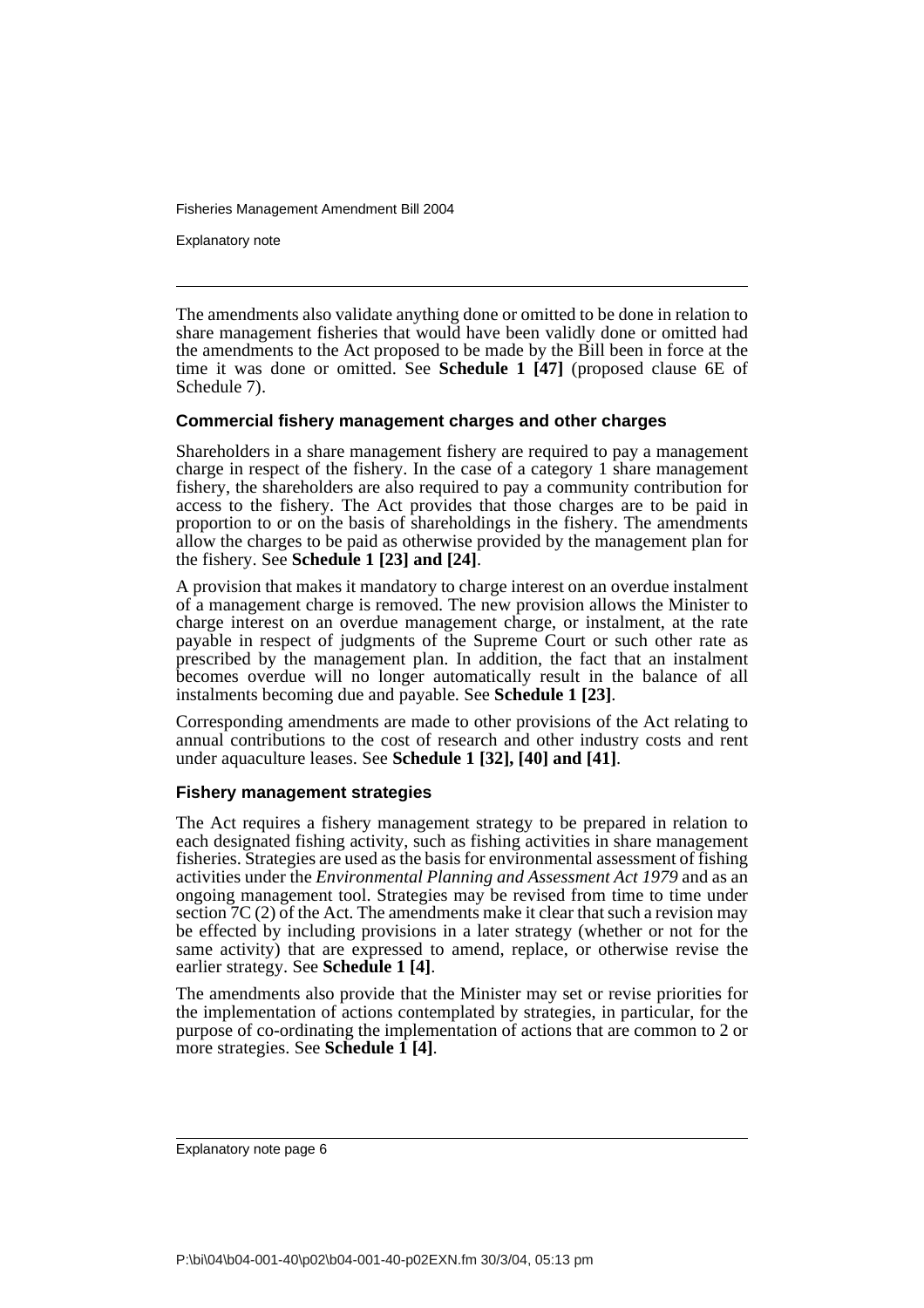Explanatory note

### **Harm to marine vegetation**

At present, the Act contains offences for harming mangroves, seagrasses and protected marine vegetation in certain areas. Harm is defined in the same way as it is defined in Part 7A of the Act, so as to exclude harm by changing the habitat of marine vegetation. The amendments remove that exclusion. In addition, the amendments extend the definition of *harm* to any action that prevents light from reaching marine vegetation. See **Schedule 1 [42]**.

Transitional provisions make it clear that the changes do not affect the continuation of existing activities carried out under authorities given under any State law (such as a jetty or other use of land previously authorised under the *Environmental Planning and Assessment Act 1979*). An additional transitional provision provides that the changes do not affect the continuation of any other activities that would be lawful but for the changes, for a period of 5 years. See **Schedule 1 [48]**.

## **Unlicensed commercial fishing**

The amendments increase the penalty for unlicensed commercial fishing from 100 penalty units (\$11,000) to 2,000 penalty units (\$220,000) in the case of a corporation or 1,000 penalty units (\$110,000) in any other case. See **Schedule 1 [28]**.

## **Supporting plans**

At present, the Act requires a management plan to be prepared in relation to each share management fishery. The amendments allow provisions that may be contained in such a management plan, and that are common to all share management fisheries or a specified class of share management fisheries, to be contained in a single supporting plan. This avoids the duplication of common provisions. A supporting plan is, like a management plan, to be prepared by the Minister following public consultation, consultation with industry and others. It is also made by regulation. A management plan for a share management fishery may adopt the provisions of a supporting plan. A supporting plan has no effect in relation to a fishery except to the extent that it is adopted by the management plan. See **Schedule 1 [3] and [9]–[15]**.

## **Share Management Fisheries Register**

Amendments provide that, if the Share Management Fisheries Register is kept wholly or partly by means of a computer, the provisions of the Act relating to public exhibition of the Register may be complied with by making the contents of the Register available for inspection on the website of NSW Fisheries. See **Schedule 1 [27]**.

Explanatory note page 7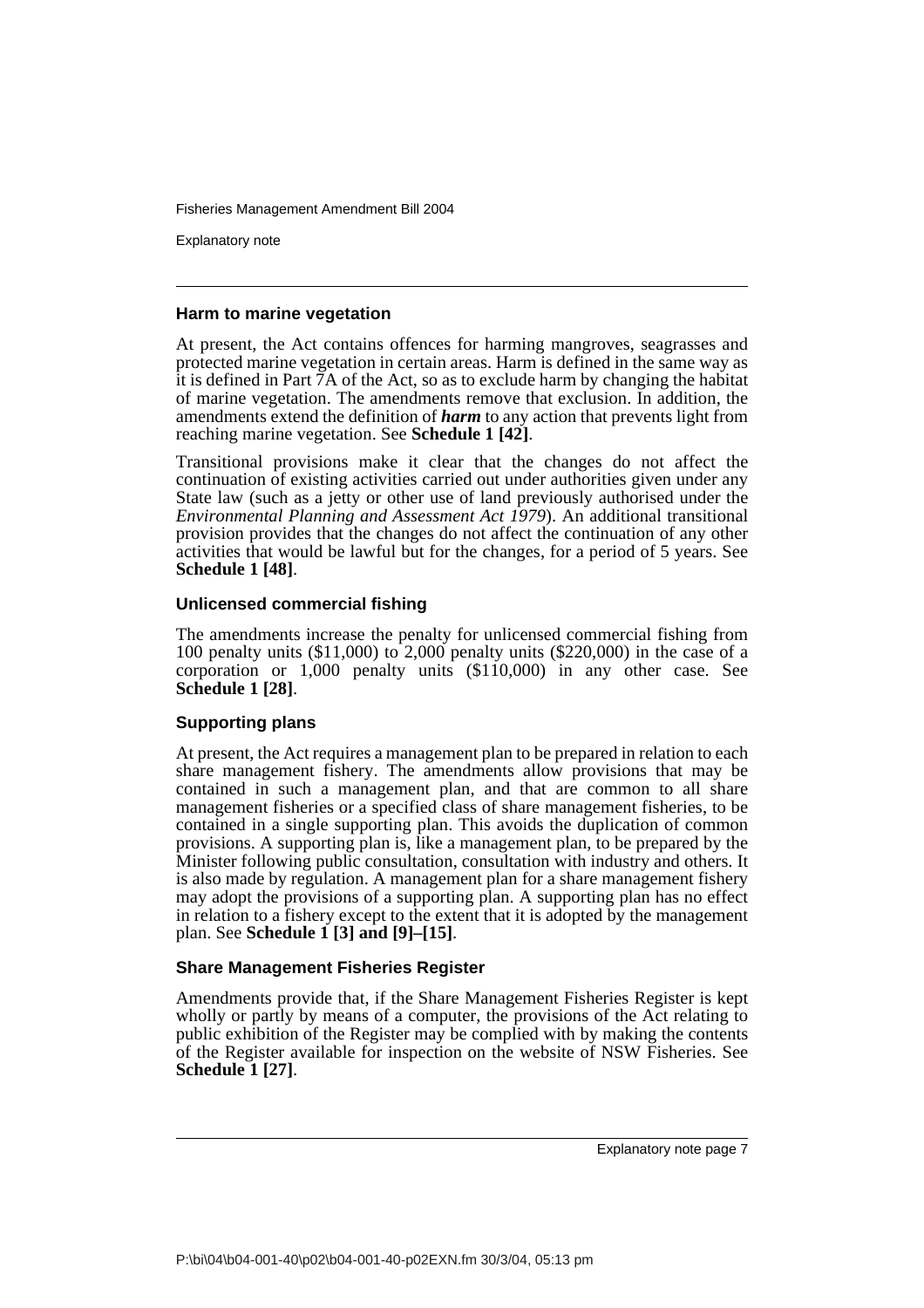Explanatory note

In addition, if shares in a share management fishery are a component of a fishing business, the fishing business number is to be recorded in the Share Management Fisheries Register. See **Schedule 1 [26]**.

#### **Miscellaneous minor amendments**

Amendments to licensing provisions are made to remove any suggestion that that licences must be issued to remain in force for 1 year. See **Schedule 1 [30], [34] and [38]**. The amendments also make it clear that a fee may be charged in relation to the renewal of a licence, as well as the issue of a licence. See **Schedule 1 [29], [31], [33], [35], [37] and [39]**.

The amendments update references to the Director of NSW Fisheries (now the Director-General of NSW Fisheries). See **Schedule 1 [1], [2] and [49]**.

The amendments allow certificate evidence to be given by any officer of NSW Fisheries authorised by the Director-General, instead of a prescribed officer. See **Schedule 1 [43]**.

## **Savings and transitional**

Provision is also made for the making of savings and transitional regulations as a consequence of the amendments to the Act. See **Schedule 1 [45]**.

## **Schedule 2 Amendment of other Acts**

## **Amendments to Marine Parks Act 1997**

The amendments update references to the Director of NSW Fisheries (now the Director-General of NSW Fisheries). See **Schedule 2.1**.

## **Amendment to Subordinate Legislation Act 1989**

The amendment is consequential to the proposal to allow provisions that are common to two or more share management fisheries to be contained in a single supporting plan rather than in separate management plans. Draft supporting plans are subject to the same public consultation requirements as management plans. Management plans currently do not require the preparation of a regulatory impact statement under the *Subordinate Legislation Act 1989*. It is proposed to extend the same exemption to supporting plans. See **Schedule 2.2**.

Explanatory note page 8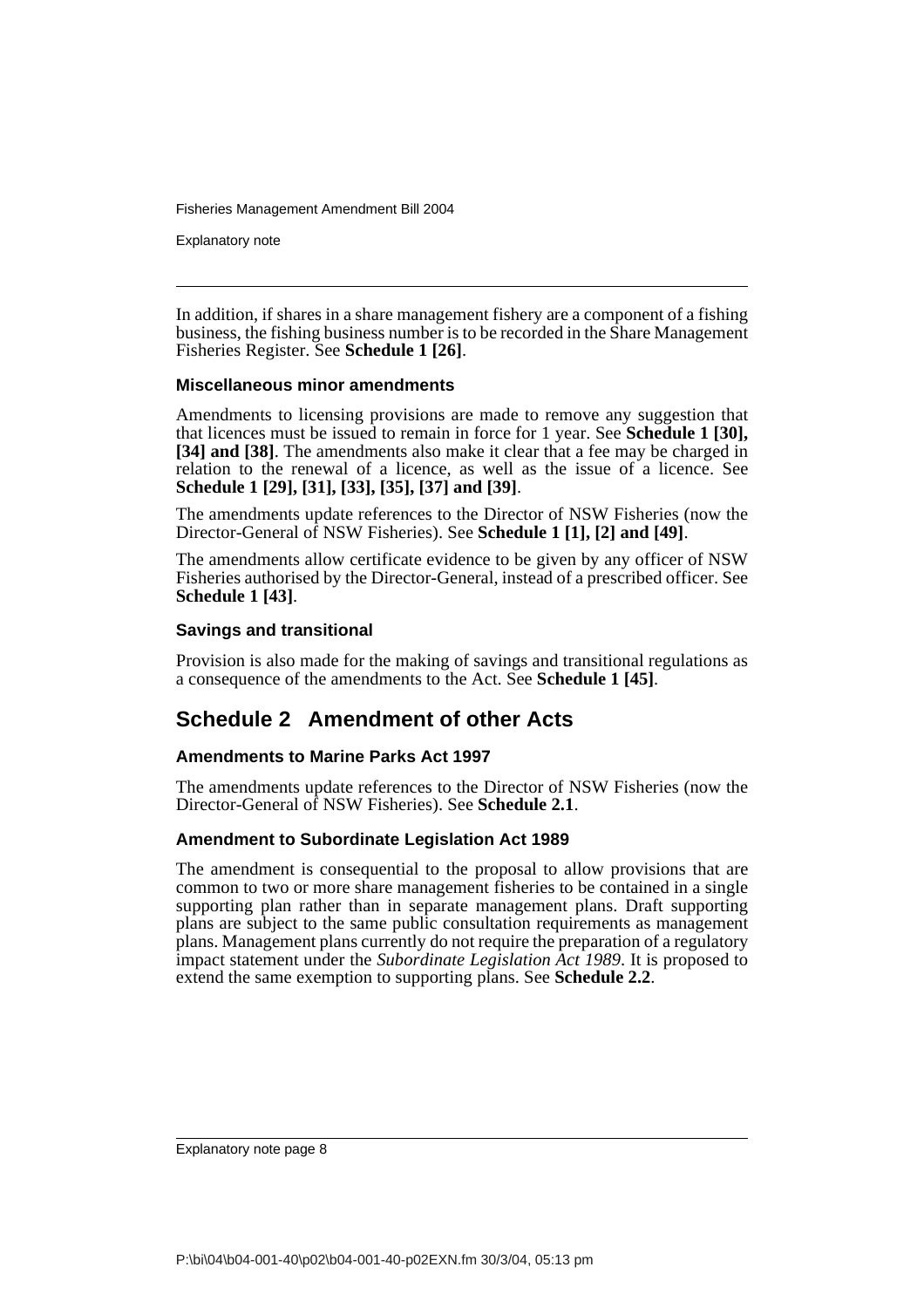First print



New South Wales

# **Fisheries Management Amendment Bill 2004**

# **Contents**

|    |                                                       | Page |
|----|-------------------------------------------------------|------|
|    | Name of Act                                           |      |
| 2. | Commencement                                          |      |
| 3  | Amendment of Fisheries Management Act 1994 No 38      | 2    |
| 4  | Amendment of other Acts                               | າ    |
|    | Schedule 1 Amendment of Fisheries Management Act 1994 |      |
|    | Schedule 2 Amendment of other Acts                    | 21   |

b04-001-40.p02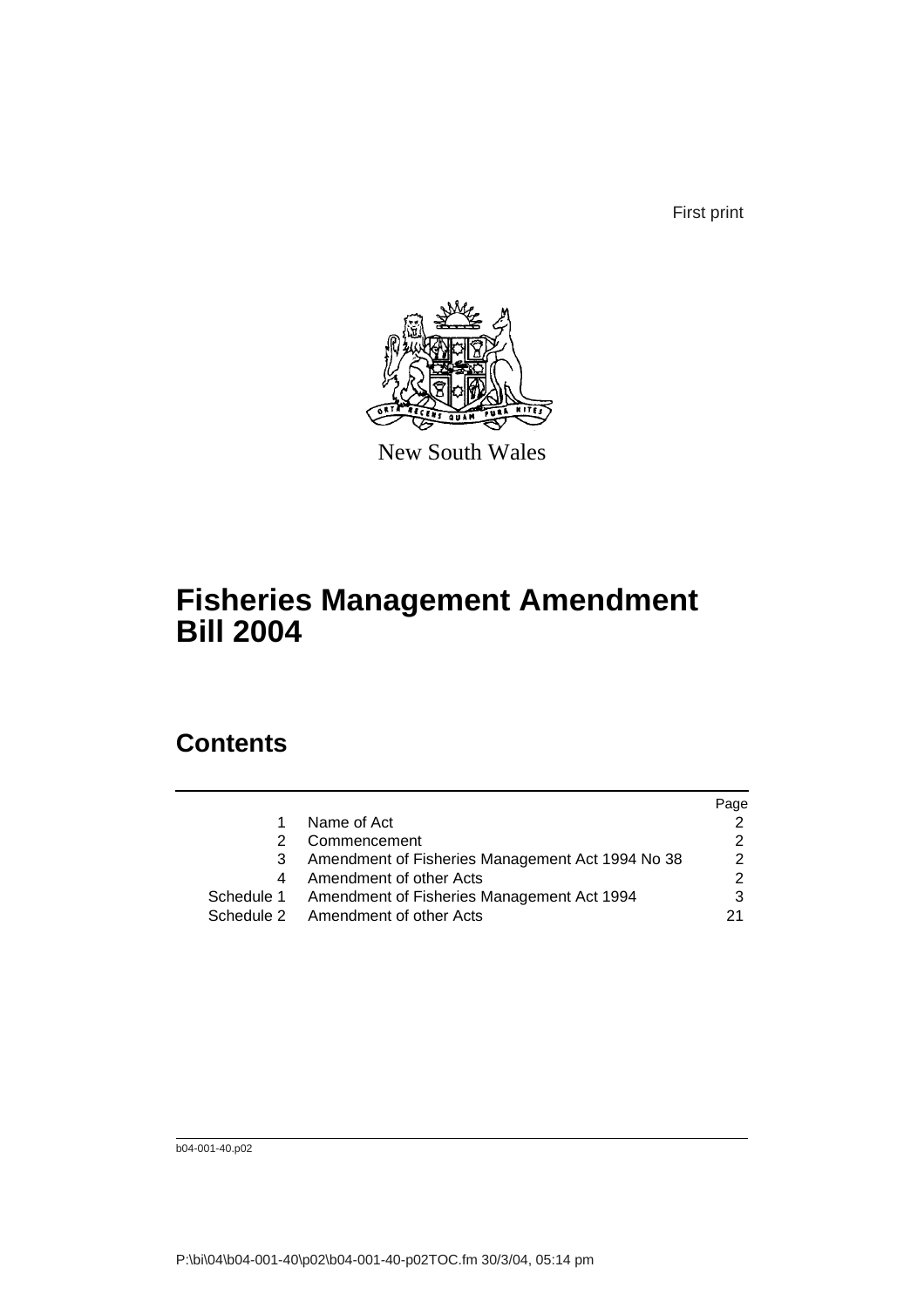**Contents** 

Page

Contents page 2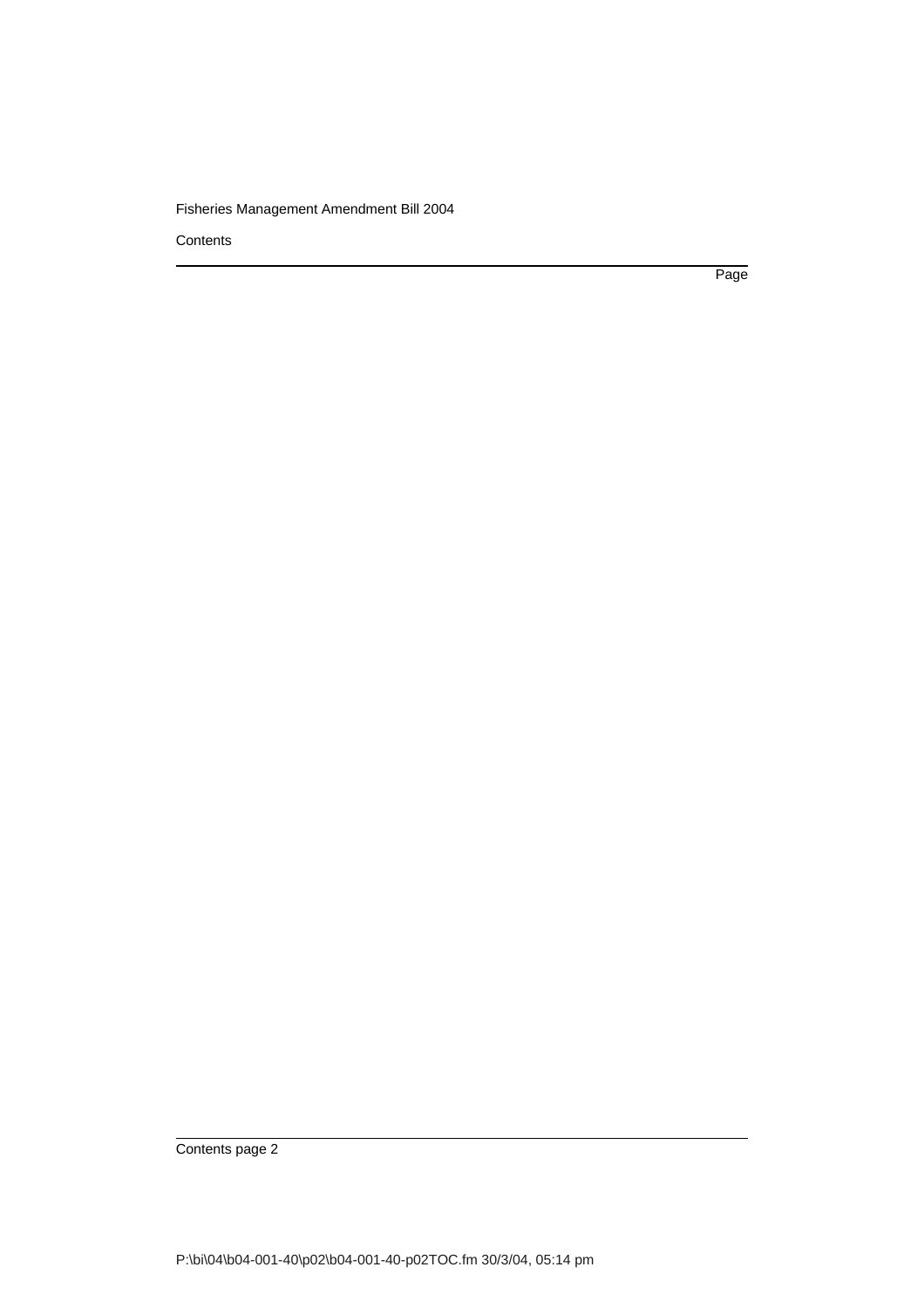

New South Wales

# **Fisheries Management Amendment Bill 2004**

No , 2004

## **A Bill for**

An Act to amend the *Fisheries Management Act 1994* to make further provision with respect to the management of fishery resources; and for other purposes.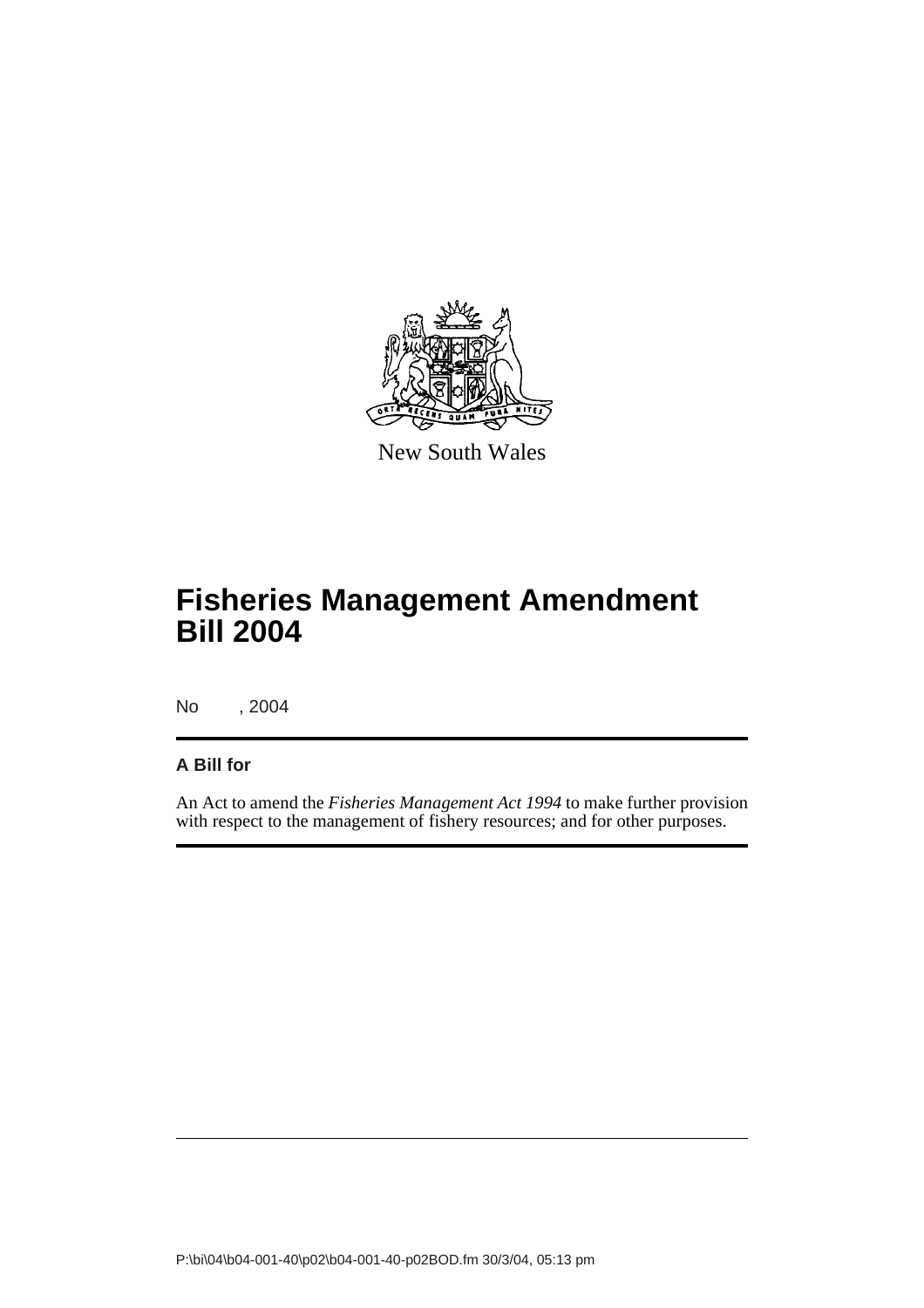<span id="page-11-3"></span><span id="page-11-2"></span><span id="page-11-1"></span><span id="page-11-0"></span>

| The Legislature of New South Wales enacts: |                                                                              |          |
|--------------------------------------------|------------------------------------------------------------------------------|----------|
| 1                                          | Name of Act                                                                  | 2        |
|                                            | This Act is the <i>Fisheries Management Amendment Act 2004</i> .             | 3        |
| 2                                          | <b>Commencement</b>                                                          | 4        |
|                                            | This Act commences on a day or days to be appointed by<br>proclamation.      | 5<br>6   |
| 3                                          | Amendment of Fisheries Management Act 1994 No 38                             | 7        |
|                                            | The Fisheries Management Act 1994 is amended as set out in<br>Schedule 1.    | 8<br>9   |
| 4                                          | <b>Amendment of other Acts</b>                                               | 10       |
|                                            | The Acts specified in Schedule 2 are amended as set out in that<br>Schedule. | 11<br>12 |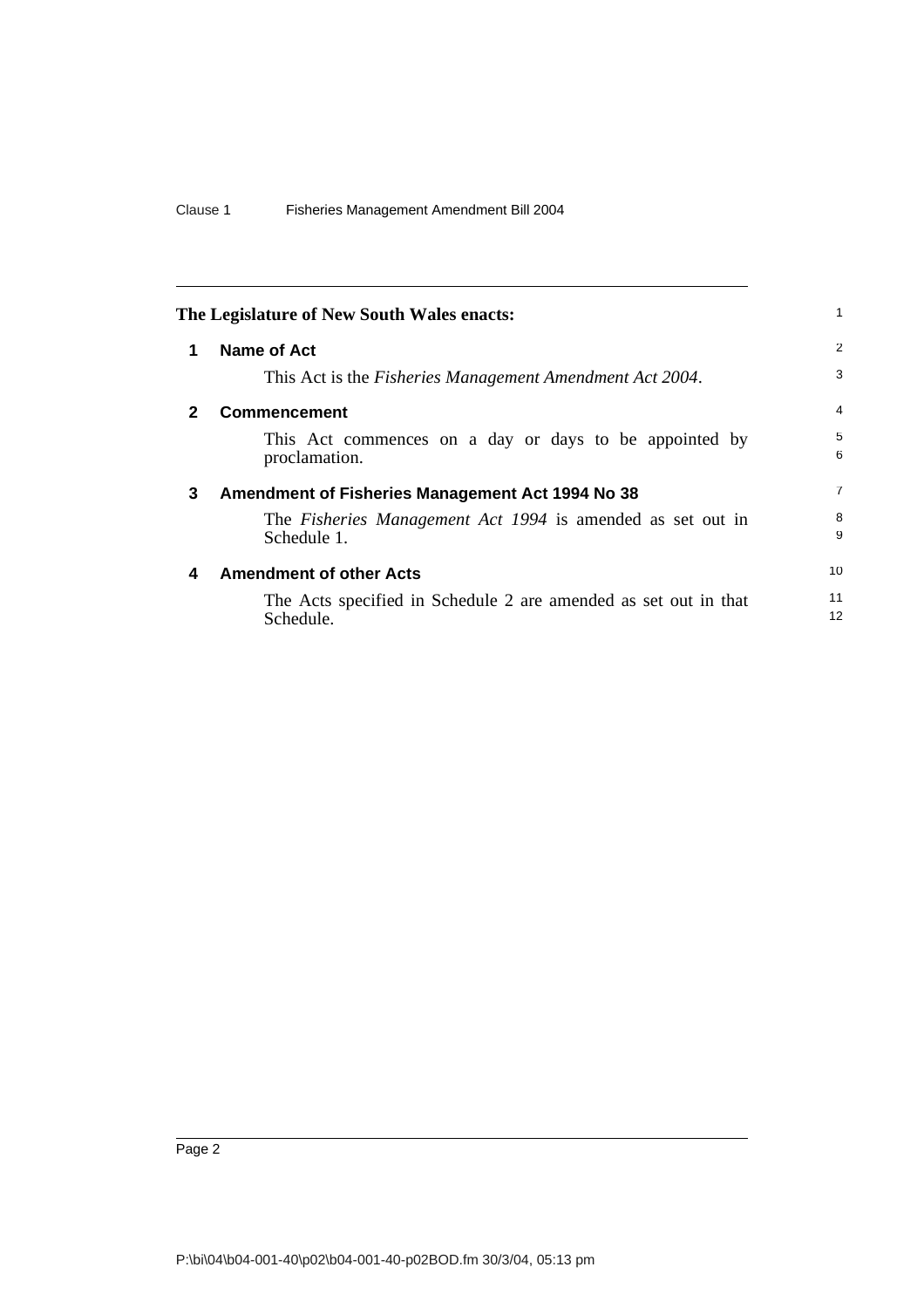Amendment of Fisheries Management Act 1994 Schedule 1

## <span id="page-12-0"></span>**Schedule 1 Amendment of Fisheries Management Act 1994**

(Section 3)

## **[1] The whole Act (except Schedule 7 and except as otherwise amended)**

Omit "Director" and "Director's" wherever occurring.

Insert instead "Director-General" and "Director-General's" respectively.

## **[2] Section 4 Definitions**

Omit the definition of *Director* from section 4 (1). Insert instead:

*Director-General* means the Director-General of NSW Fisheries.

## **[3] Section 4 (1)**

Insert in alphabetical order:

*fishing business* is defined in section 34Q.

*fishing business determination* is defined in section 34Q.

*fishing business transfer rules* is defined in section 34T.

*supporting plan*, in relation to a share management fishery, means a supporting plan made under Division 5 of Part 3.

## **[4] Section 7C Fishery management strategy for designated activities**

Insert after section 7C (2):

- (2A) An existing strategy may be revised by including provisions in a subsequent strategy (whether or not relating to the same activity) that are expressed to amend, replace or otherwise revise the provisions of the existing strategy.
- (2B) The Minister may set priorities, or revise priorities, for the implementation of any action contemplated by an existing strategy, in particular, for the purpose of co-ordinating the implementation of actions that are common to 2 or more strategies.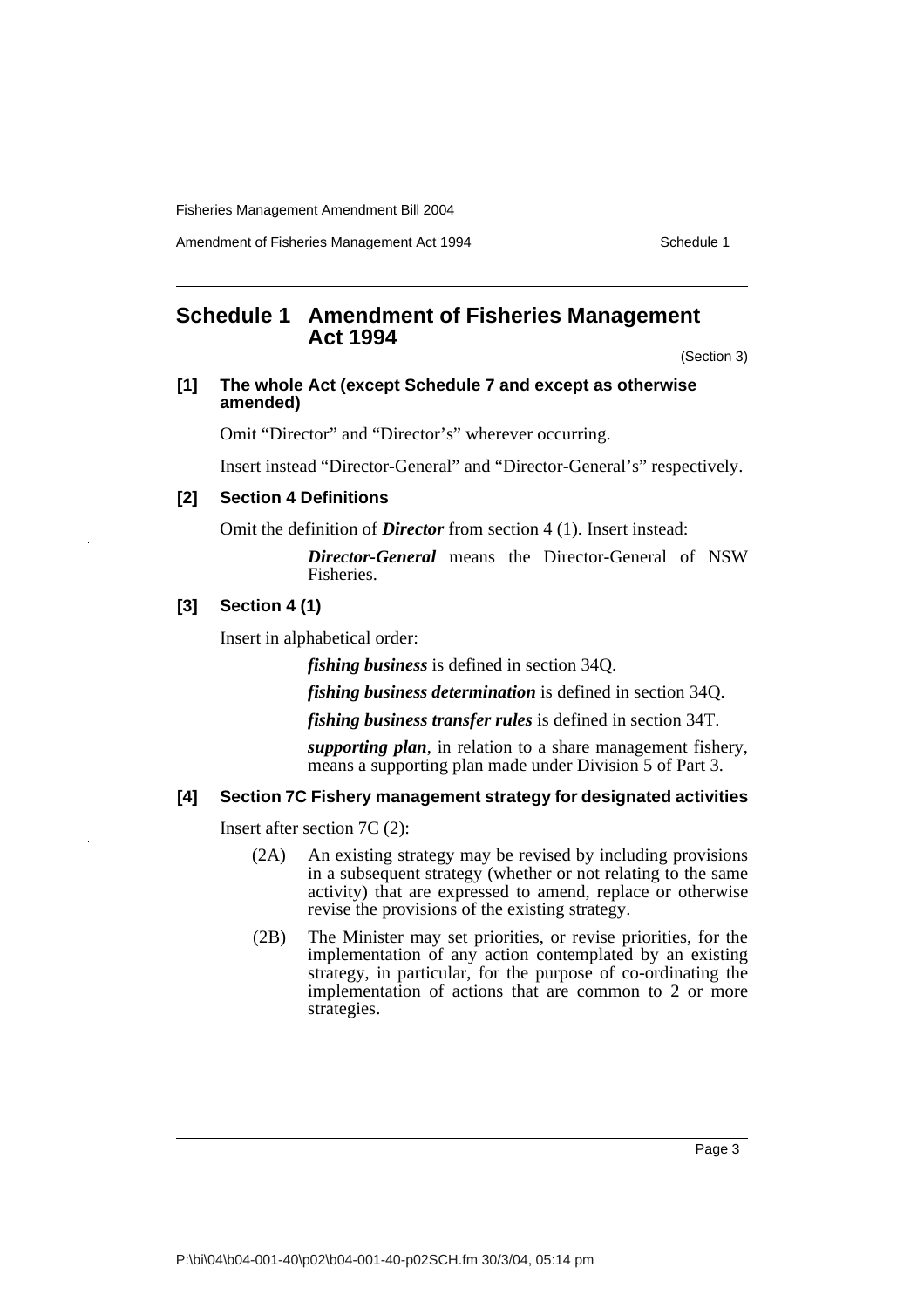Schedule 1 Amendment of Fisheries Management Act 1994

## **[5] Part 2, Division 4C**

Insert after Division 4B:

## **Division 4C Acquisition of fishing businesses**

#### **34P Definitions**

In this Division:

*fishing authority* means a licence, permit, share, endorsement or any other authority relating to fishing activities issued or given under this Act or any other law (whether or not of this State).

*NSW fishing authority* means a fishing authority issued or given under this Act.

*transfer* of a fishing business or a component of a fishing business means the transfer, transmission, conveyance or assignment of a fishing business or component of a fishing business, and includes any other dealing in a fishing business or component of a fishing business of a kind prescribed by the regulations.

### **34Q Fishing business determinations**

- (1) The Director-General may, from time to time:
	- (a) determine that a business that the Director-General considers to be a separate and identifiable fishing business is a fishing business, and
	- (b) determine the components of that fishing business.
- (2) Such of the following as the Director-General considers to be owned, used, held or acquired in connection with a fishing business may be determined to be a component of the fishing business:
	- (a) one or more fishing boats,
	- (b) fishing gear,
	- (c) any fishing authority held by a person,
	- (d) the catch history of any person (determined in accordance with this Act and the regulations).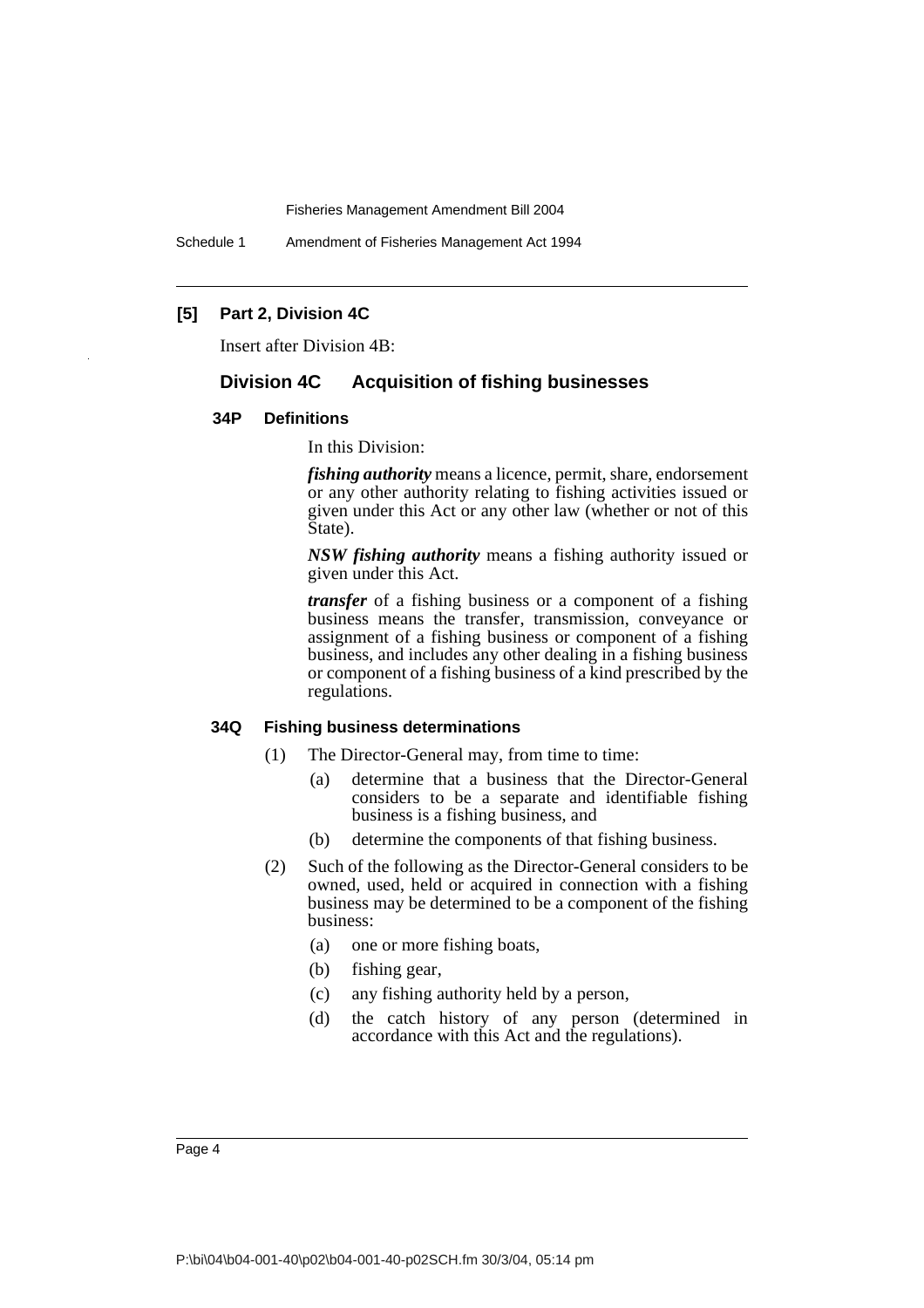- (3) For the purposes of this Act:
	- (a) a *fishing business* is a business determined by the Director-General to be a fishing business under this section, and
	- (b) the fishing business is comprised of those components that are determined by the Director-General to be components of the fishing business.
- (4) The Director-General may, from time to time, amend or revoke a determination under this section by making a further determination.
- (5) A determination by the Director-General under this section is called a *fishing business determination*.
- (6) A fishing business determination is to be made:
	- (a) in accordance with such provisions (if any) relating to the making of fishing business determinations as may be contained in the regulations or a management plan for a fishery (or both), and
	- (b) in a manner consistent with any guidelines relating to transfers of fishing businesses, approved by the Director-General before the commencement of this section, that had effect in relation to any transfer made before the fishing business transfer rules took effect.
- (7) The Director-General may make a fishing business determination at any time:
	- (a) on his or her own initiative, or
	- (b) on an application made, in a form and manner approved by the Director-General, by the person (or persons) who own the business in respect of which the determination is sought.
- (8) The Director-General is required to give the person (or persons) who own a business that is the subject of a fishing business determination notice in writing of the determination.

#### **34R Allocation of fishing business number**

(1) The Director-General is to allocate a unique identification number to each fishing business.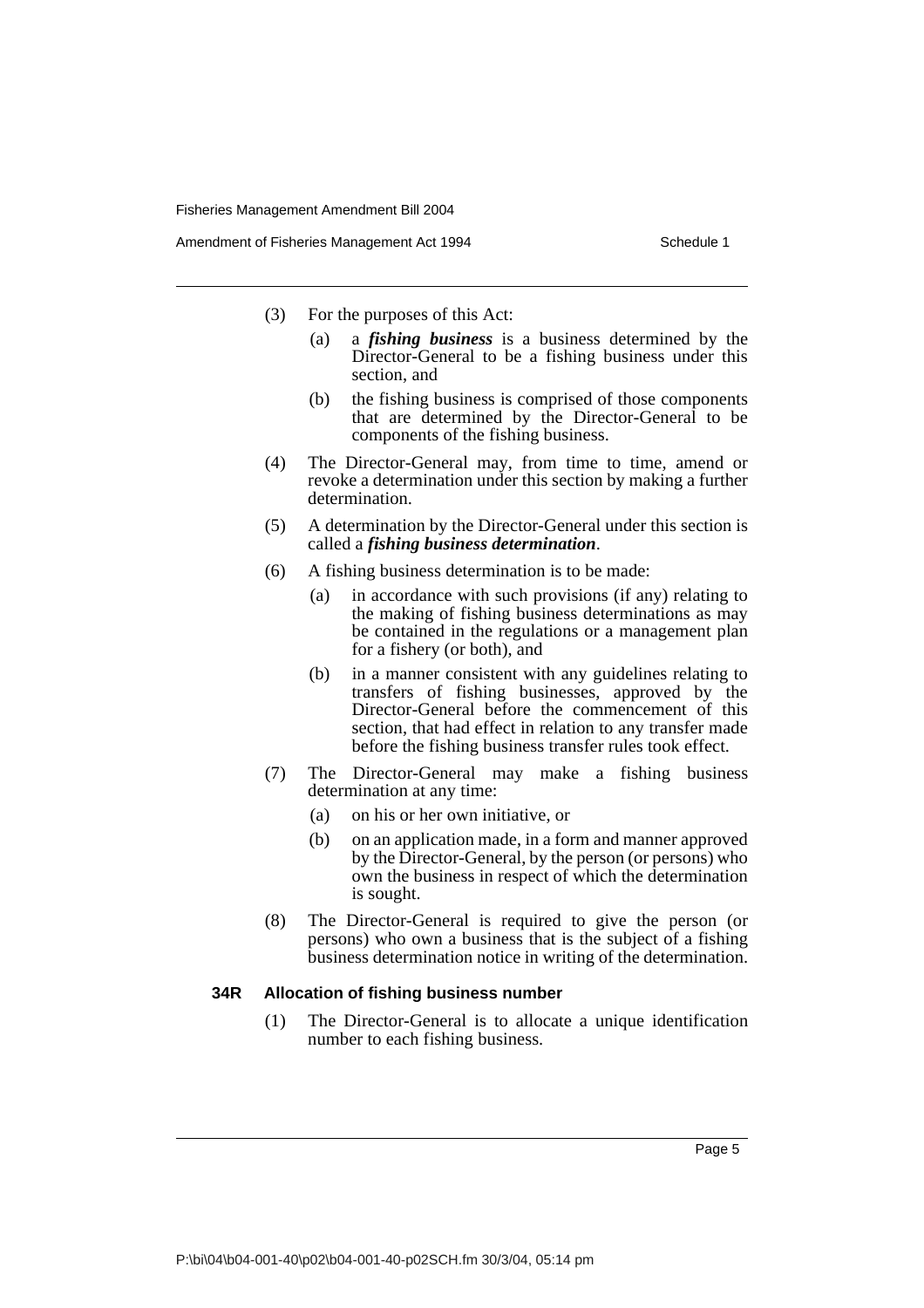Schedule 1 Amendment of Fisheries Management Act 1994

(2) The Director-General may endorse a NSW fishing authority that is a component of a fishing business with the number allocated to the fishing business.

#### **34S Register of fishing business determinations**

- (1) The Director-General is required to keep a register of fishing business determinations.
- (2) For each fishing business determination there is to be recorded in the register:
	- (a) the name of the person (or persons) who own the business the subject of the determination,
	- (b) the number allocated by the Director-General to the fishing business,
	- (c) particulars of the components of the fishing business,
	- (d) such other particulars as are required by the regulations to be recorded in the register in relation to a fishing business.
- (3) The register may be kept wholly or partly by means of a computer.
- (4) The register is to be made available for public inspection at the head office of NSW Fisheries during ordinary business hours.
- (5) If the register is kept wholly or partly by means of a computer, subsection (4) may be complied with by making the contents of the register available on the website of NSW Fisheries.
- (6) The Director-General may correct any error in or omission from the register.
- (7) A certificate signed or purporting to be signed by the Director-General, or an officer of NSW Fisheries authorised in writing by the Director-General to exercise the functions conferred by this subsection, that certifies that, on a specified date or during a specified period, the particulars contained in the register as to specified matters were as so specified, is admissible in any proceedings and is evidence of the matters so certified.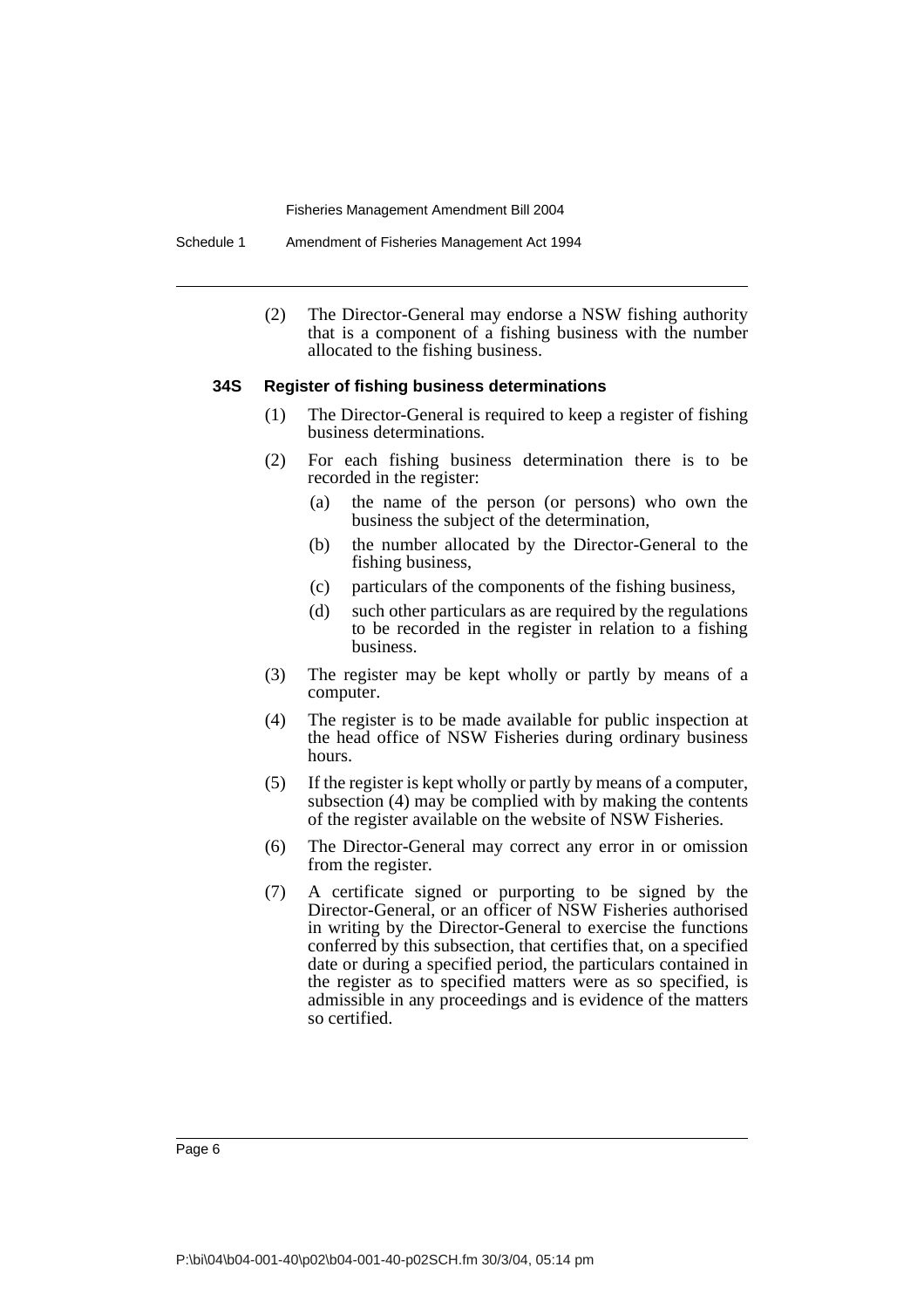Amendment of Fisheries Management Act 1994 Schedule 1

#### **34T Fishing business transfer rules**

- (1) The regulations or the management plan for a fishery (or both) may make provision for or with respect to the transfer of a fishing business (or components of a fishing business) and provide for the recognition, or restriction, of fishing rights following any such transfer. Such provisions are referred to as *fishing business transfer rules*.
- (2) In particular, the fishing business transfer rules may provide that a person to whom a component of a fishing business is transferred does not, as a consequence of that transfer, acquire any right to be issued with or given a NSW fishing authority unless all components of the fishing business are either transferred to the person or surrendered to the Minister for cancellation.

**Note.** Some components of a fishing business, for example, endorsements in a restricted fishery, may not be transferable (see section 114). The fishing business transfer rules may require such endorsements to be surrendered to the Minister for cancellation if other components of the fishing business are transferred to another person.

- (3) The fishing business transfer rules may authorise the Minister to cancel a NSW fishing authority that is a component of a fishing business if any other component of the fishing business is transferred in contravention of the fishing business transfer rules.
- (4) No compensation is payable by or on behalf of the State for the cancellation of a NSW fishing authority in accordance with the fishing business transfer rules.

#### **[6] Section 50 Method of determining eligibility and entitlement to shares**

Insert "after the commencement of limited access to the fishery" after "category 1 share management fishery" in section 50 (7).

## **[7] Section 50 (8)**

Insert after section 50 (7):

(8) For the purpose of allocating shares in a share management fishery, if the catch history of a person is a component of a fishing business, the catch history of the person is taken to be the catch history of the person (or persons) who own that fishing business when shares are allocated.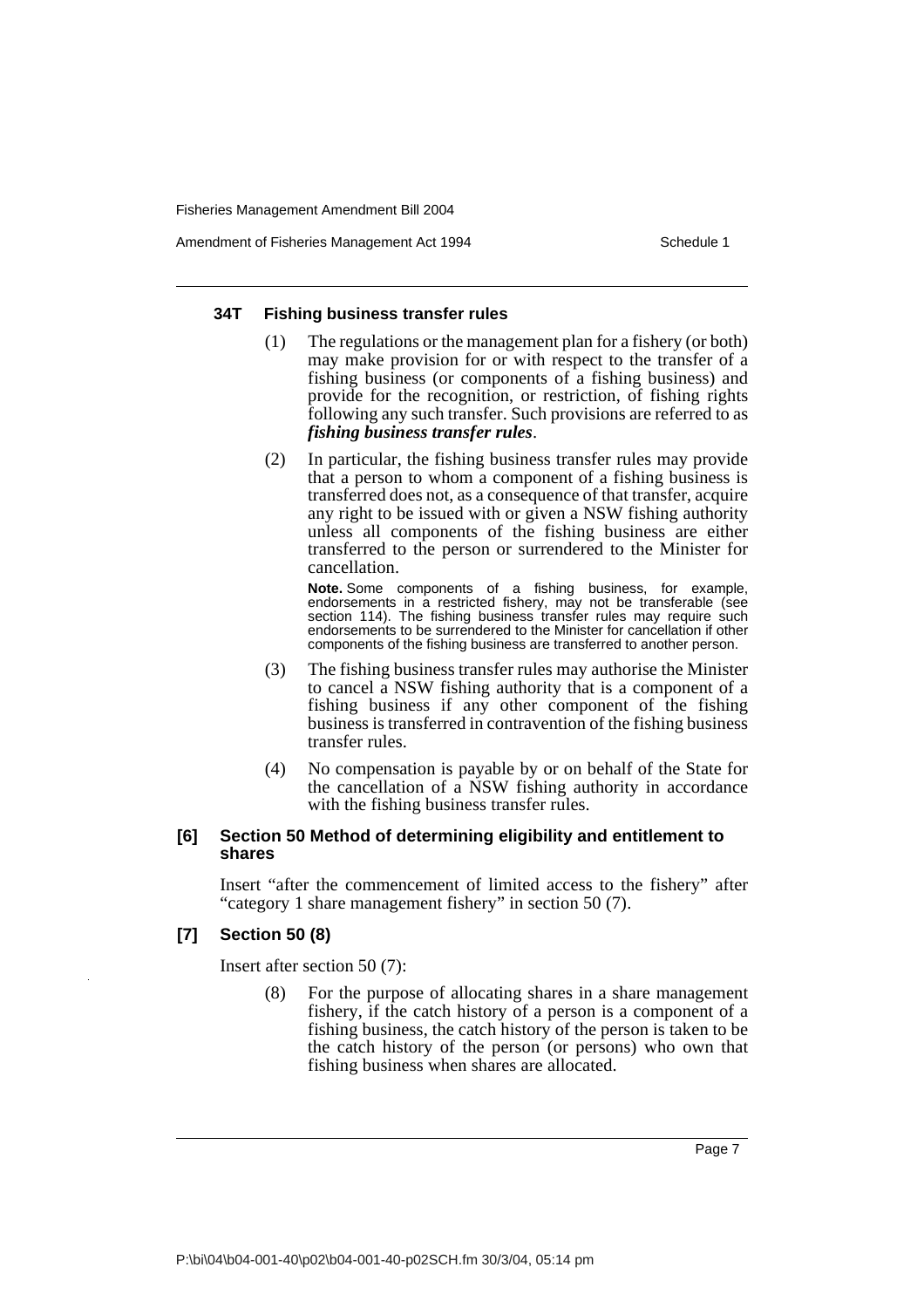Schedule 1 Amendment of Fisheries Management Act 1994

### **[8] Section 51 Catch history**

Omit section 51 (3).

## **[9] Section 57A**

Insert after section 57:

## **57A Supporting plan**

- (1) The Minister may arrange for the preparation of a draft plan relating to management of all or any specified class of share management fisheries (a *supporting plan*).
- (2) A supporting plan may make provision for or with respect to any matter for which a fishery management plan may make provision, but cannot contain any provision that could not be contained in a management plan.
- (3) A management plan for a fishery may adopt by reference any of the provisions of a supporting plan as in force at a particular time or as in force from time to time and with or without modification.
- (4) Any provisions so adopted are taken to form part of the management plan for the fishery.
- (5) A provision of a supporting plan has no effect in relation to a share management fishery except to the extent that the provision is adopted by the management plan for the fishery under this section.
- (6) The Minister may arrange for the preparation of a new supporting plan following a fishery review under this Part or at such other times as the Minister considers appropriate.

## **[10] Section 58**

Omit the section. Insert instead:

#### **58 Public and industry consultation**

(1) The Minister is required to give the public an opportunity to make submissions on any proposed management plan or supporting plan (or proposed new plan) and to take any submission that is duly made into account.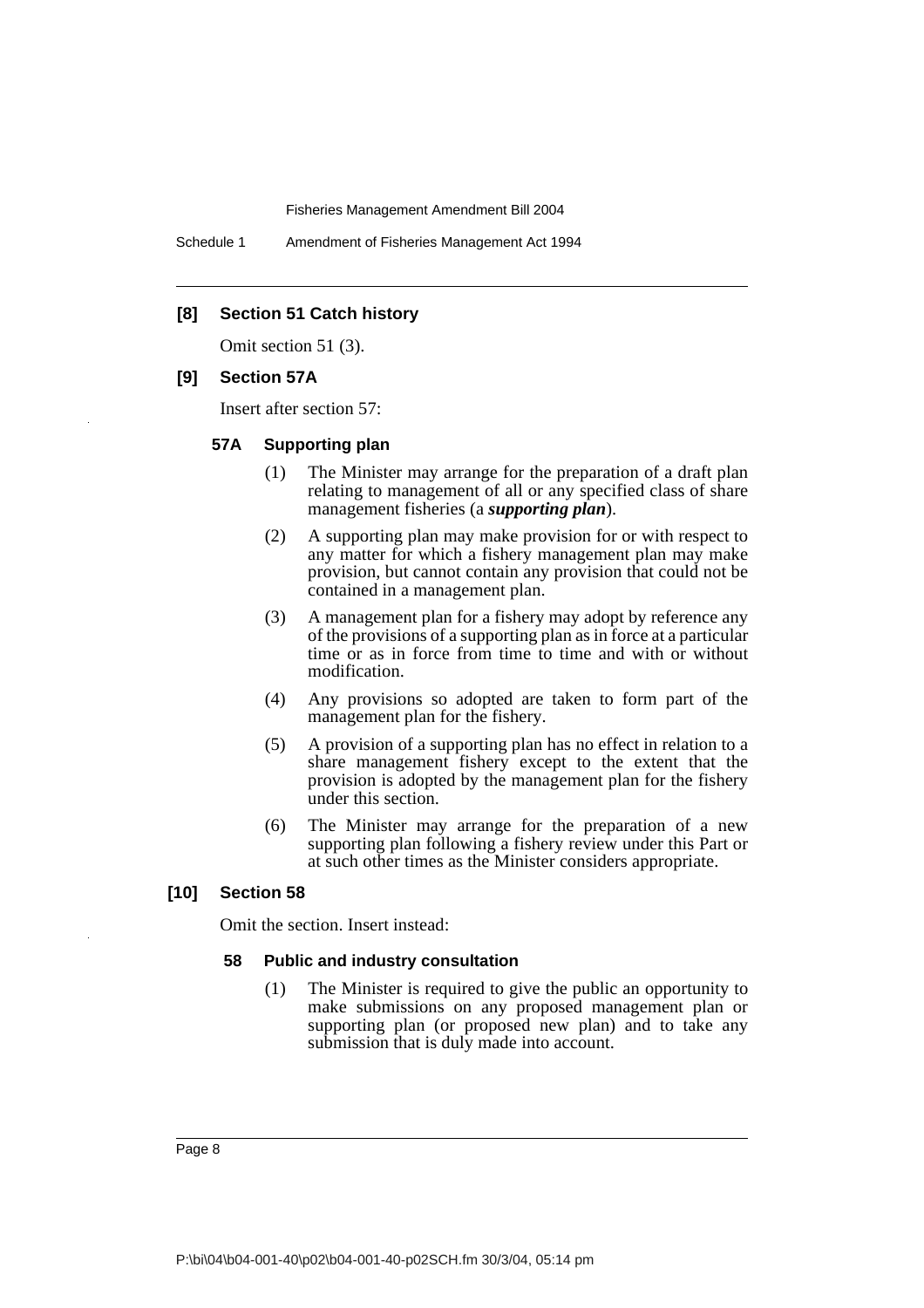Amendment of Fisheries Management Act 1994 Schedule 1

(2) The Minister is required to consult relevant commercial or recreational fishing bodies, and bodies representing indigenous and conservation interests, about any such proposed plan, including, in the case of a proposed management plan (or proposed new management plan), the Management Advisory Committee for the fishery to which it relates.

#### **[11] Section 60 Making of plan by regulation**

Omit section 60 (1). Insert instead:

(1) A management plan for a fishery, or a supporting plan, including any amendment or new plan, is to be made by a regulation.

## **[12] Section 61 Commencement of management plan or supporting plan**

Insert at the end of the section:

(2) A supporting plan commences when the regulation making the plan commences.

### **[13] Section 62 Plan prevails over other regulations and closures**

Insert "(or a provision of a supporting plan adopted by the management plan)" after "management plan for a fishery" in section 62 (1).

#### **[14] Section 64 Amendment of plan**

Insert "or supporting plan" after "management plan for a fishery".

#### **[15] Section 65**

Omit the section. Insert instead:

#### **65 Contravention of plan**

(1) A shareholder in a share management fishery is guilty of an offence if the shareholder (or a person nominated by the shareholder to take fish in the fishery) contravenes a provision of a management plan for the fishery, being a contravention that is a designated contravention.

Maximum penalty: In the case of a corporation, 1,000 penalty units or, in any other case, 500 penalty units.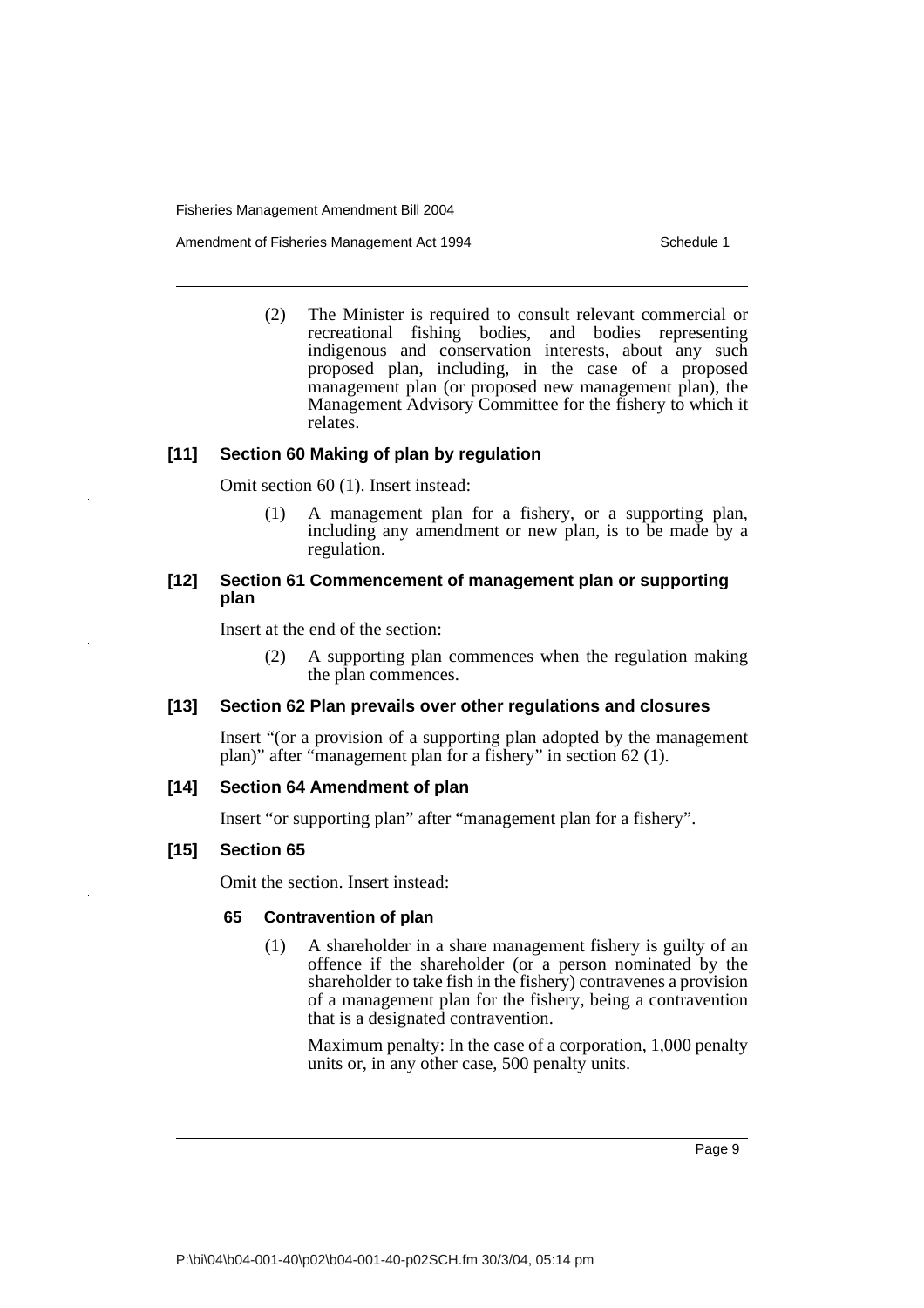Schedule 1 Amendment of Fisheries Management Act 1994

- (2) A *designated contravention* is a contravention of a provision of a management plan that is designated as an offence by:
	- (a) the management plan, or
	- (b) a supporting plan (if adopted by the management plan).
- (3) A management plan or supporting plan may also designate whether any such offence is an offence for which the shares of the shareholder are liable to forfeiture under this Act.

#### **[16] Section 68 Endorsements on licences**

Insert after section 68 (4):

(4A) The licence of the holder of shares (or of a person nominated by the holder) may not be endorsed if the holder is not eligible for an endorsement as a consequence of a contravention of the fishing business transfer rules.

#### **[17] Section 68 (6A)**

Insert after section 68 (6):

(6A) The authority conferred by an endorsement is subject to such conditions as are prescribed by the regulations or attached to an endorsement by the Minister.

## **[18] Section 68 (7) (c)**

Insert "or the fishing business transfer rules" after "management plan for the fishery".

## **[19] Section 68 (8A)**

Insert after section 68 (8):

(8A) An endorsement may be given by the Minister in the form of a document that is separate from the commercial fishing licence of the person authorised by the endorsement to take fish in the fishery. In such a case, references in this Act to an endorsement on a commercial fishing licence, or to endorsing a commercial fishing licence, extend to an endorsement, or the giving of an endorsement, in that form.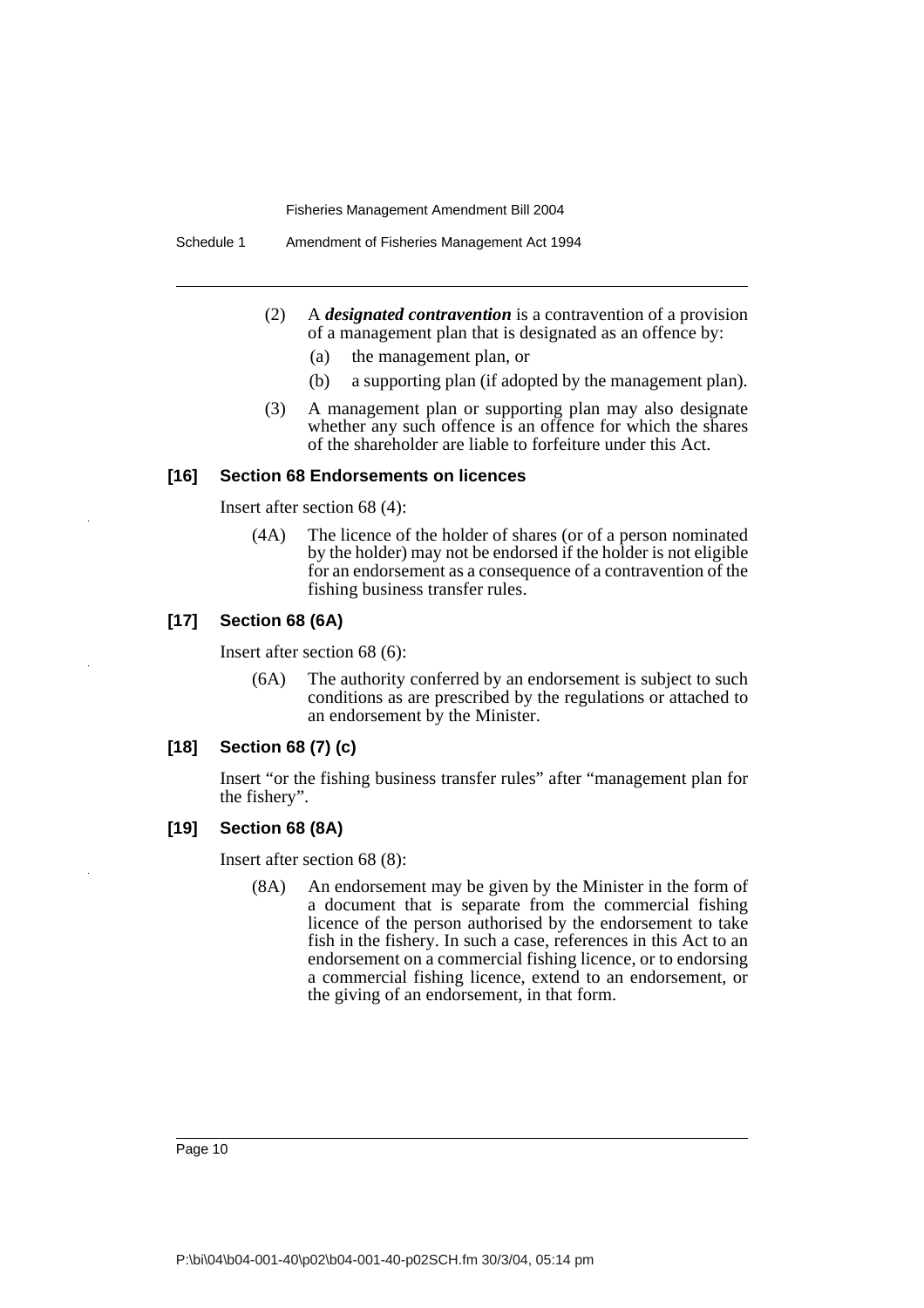Amendment of Fisheries Management Act 1994 Schedule 1

## **[20] Section 69 Nomination of commercial fisher by holder of shares**

Omit section 69 (3). Insert instead:

(3) The nomination is to be made in a form and manner approved by the Director-General.

## **[21] Section 69 (9)**

Insert after section 69 (8):

(9) Until the commencement of the management plan for a fishery, the Minister may determine the matters that, under this section, may be provided for by the plan.

## **[22] Section 71A**

Insert after section 71:

#### **71A Issue of further classes of shares in fishery**

- (1) A management plan for a share management fishery may provide for the creation and issue of further classes of shares in the share management fishery.
- (2) Any such further classes of shares in the fishery are to be allocated to shareholders on the basis of criteria provided for by the management plan.
- (3) The criteria are to provide for the recognition of catch history of persons in the fishery during the period from 1986 to 1993 (both years inclusive) or during such other period as the plan provides.
- (4) For the purpose of allocating shares in the fishery, if the catch history of a person is a component of a fishing business, the catch history of the person is taken to be the catch history of the person (or persons) who own that fishing business when shares are allocated.
- (5) If a management plan provides for the issue of further classes of shares in a share management fishery, it is to include provision for the making of appeals to the Share Appeal Panel against decisions made under the plan in relation to the allocation of the shares.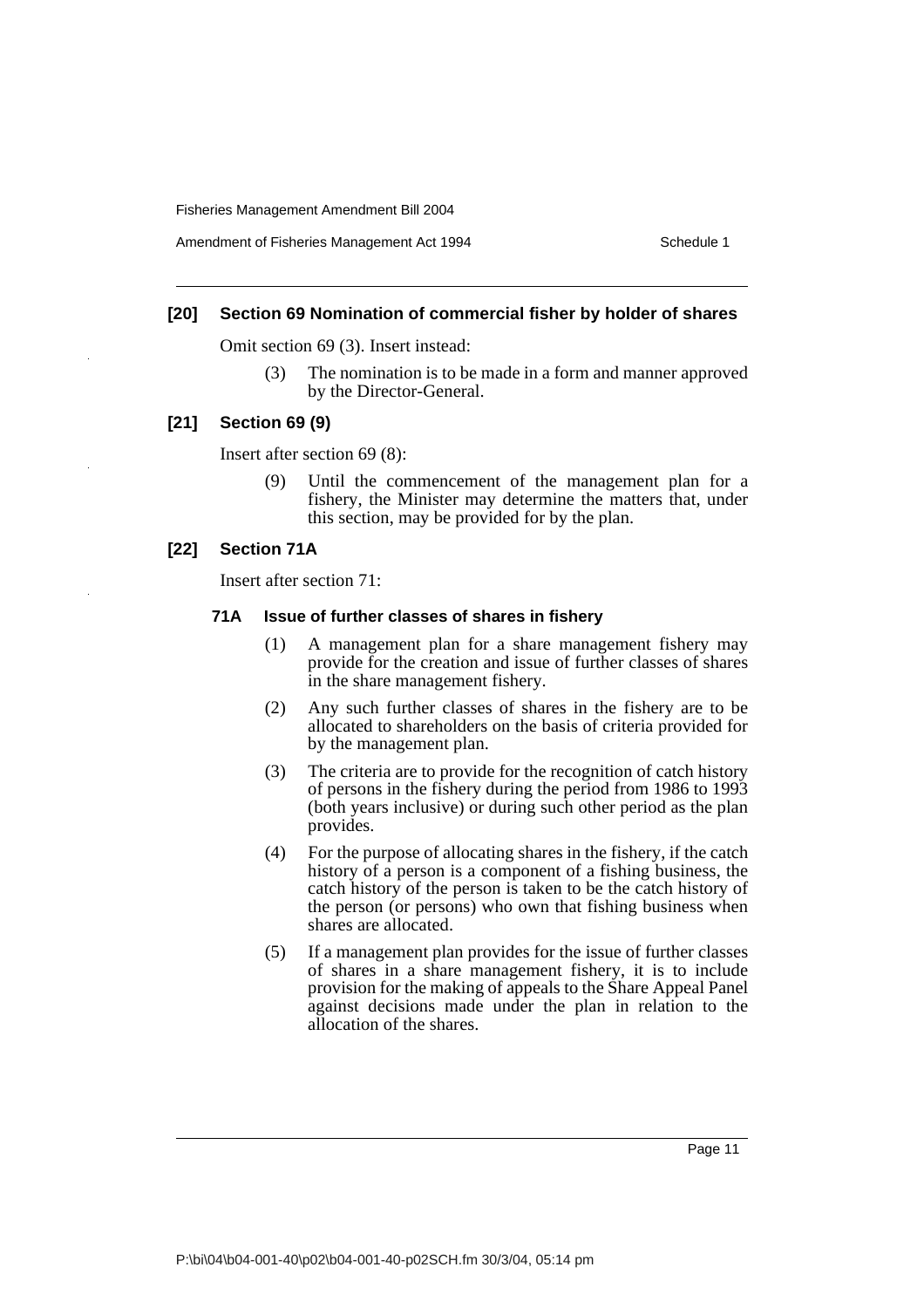Schedule 1 Amendment of Fisheries Management Act 1994

#### **[23] Section 76 Management charges**

Omit section 76 (4)–(6). Insert instead:

- (4) The management charge is payable by shareholders in proportion to their shareholding or as otherwise provided by the management plan.
- (5) The management plan may authorise the payment of management charges by instalments.
- (6) If a management charge, or an instalment of a management charge, is unpaid after the due date for its payment, the Minister may charge interest on the overdue amount at the rate payable from time to time in respect of judgments of the Supreme Court or, if some other rate is prescribed by the management plan for the fishery, that rate.
- (7) Interest may be charged under subsection (6) for each day that has elapsed between the date on which payment is due and the date of payment.
- (8) Until the commencement of the management plan for a fishery, the Minister may (after consultation with the Management Advisory Committee for the fishery) determine the matters that may be provided for by the plan.

## **[24] Section 77 Community contribution for access to category 1 share management fishery**

Omit section 77 (4). Insert instead:

(4) The community contribution is to be based on the size of the shareholding in the fishery, or as otherwise provided by the management plan for the fishery.

#### **[25] Section 84 Making of appeals**

Insert "under section 48" after "provisional issue of shares in the fishery" in section  $84$  (1).

#### **[26] Section 90 Registration of shares**

Insert after section 90 (1) (a):

(a1) if the shares are a component of a fishing business, the number allocated to the fishing business by the Director-General under this Act,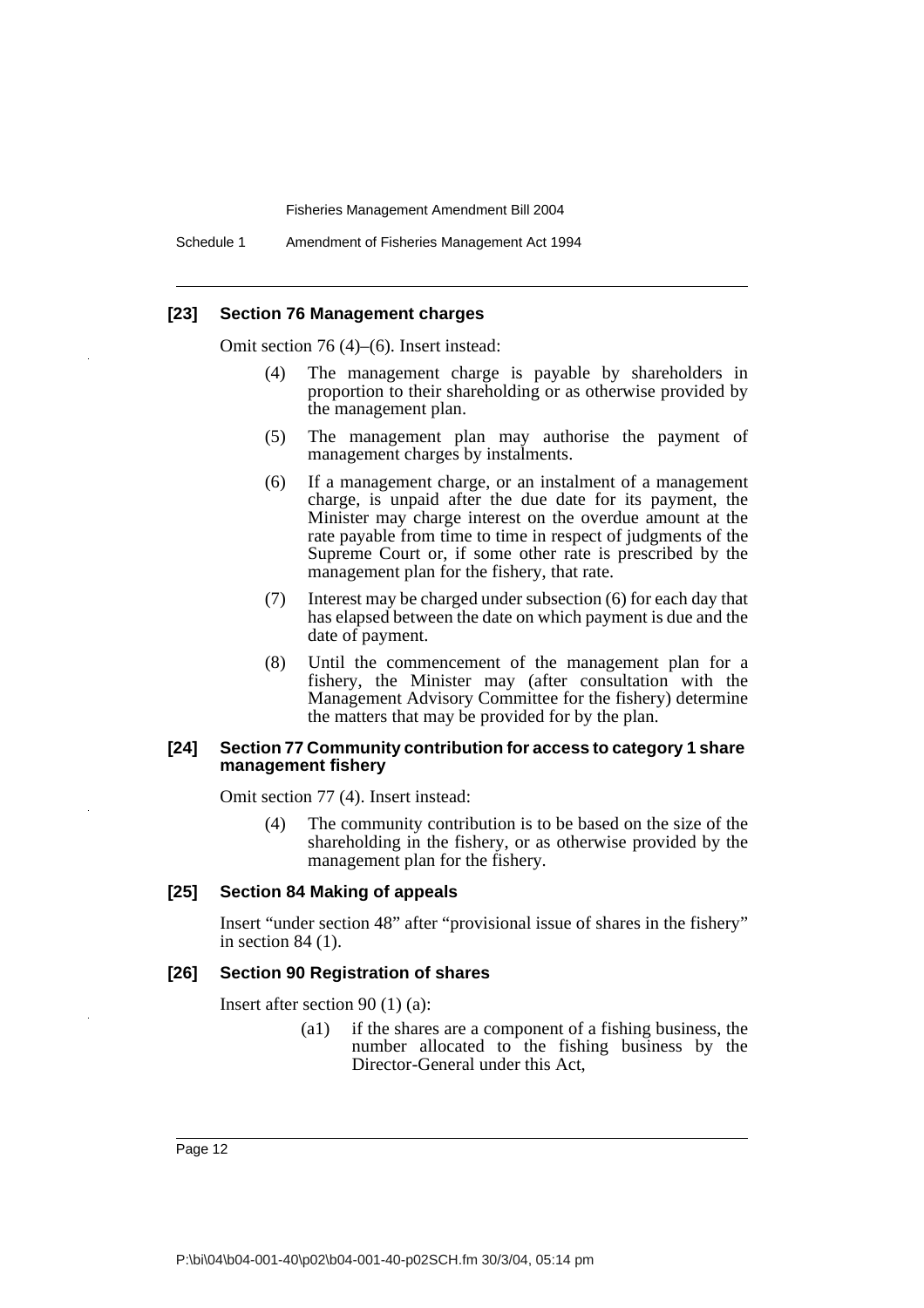Amendment of Fisheries Management Act 1994 Schedule 1

## **[27] Section 97 Inspection of Share Register and registered documents**

Omit section 97 (2). Insert instead:

(2) If the Share Register is kept wholly or partly by means of a computer, this section is taken to be complied with by making the contents of the Share Register available for inspection on the website of NSW Fisheries.

#### **[28] Section 102 Commercial fishers required to be licensed**

Omit "Maximum penalty: 100 penalty units." from section 102 (1).

Insert instead:

Maximum penalty: In the case of a corporation, 2,000 penalty units or, in any other case, 1,000 penalty units.

## **[29] Section 104 Provisions relating to licensing of commercial fishers**

Omit section 104 (2). Insert instead:

(2) An application is to be in the form approved by the Minister.

## **[30] Section 104 (4) (b)**

Omit "remains in force for the period of 1 year or such other period".

Insert instead "remains in force for such period".

## **[31] Section 104 (8)**

Insert "and the fee or fees payable in respect of an application for the issue or renewal of a licence" after "issue of a licence".

### **[32] Section 106 Annual contribution to cost of research and to other industry costs**

Omit section 106 (4)–(7). Insert instead:

- (4) If a contribution is unpaid after the due date for its payment, the Minister may charge interest on the overdue amount at the rate payable from time to time in respect of judgments of the Supreme Court or, if some other rate is prescribed by the regulations, that rate.
- (5) Interest may be charged for each day that has elapsed between the date on which payment is due and the date of payment.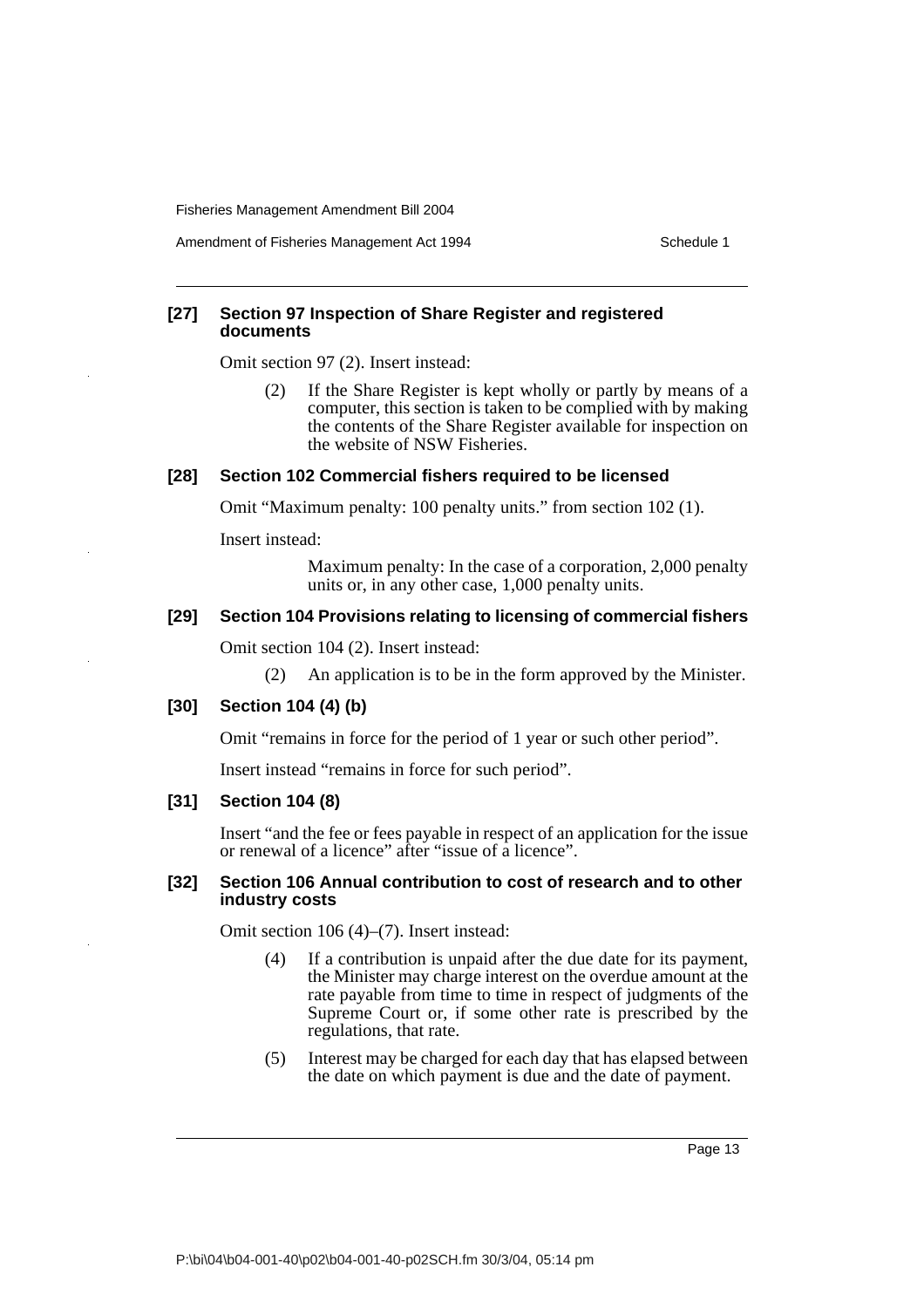Schedule 1 Amendment of Fisheries Management Act 1994

(6) Interest charged on an overdue annual contribution under subsection  $(4)$  is taken to be part of the contribution.

## **[33] Section 108 Provisions relating to licensing of boats**

Omit section 108 (2). Insert instead:

(2) An application is to be in the form approved by the Minister.

#### **[34] Section 108 (4) (b)**

Omit "remains in force for the period of 1 year or such other period".

Insert instead "remains in force for such period".

## **[35] Section 108 (8)**

Insert "In particular, the regulations may prescribe the fee or fees payable in respect of an application for the issue or renewal of a licence." after "licences for boats.".

## **[36] Section 111 Declaration of restricted fisheries**

Insert "in respect of which shares issued in the fishery have taken effect" after "not being a share management fishery" in section 111 (1).

## **[37] Section 127C Provisions relating to licensing of charter fishing boats**

Omit section 127C (2). Insert instead:

(2) An application is to be in the form approved by the Minister.

#### **[38] Section 127C (4) (b)**

Omit "remains in force for the period of 1 year or such other period".

Insert instead "remains in force for such period".

## **[39] Section 127C (8)**

Omit the subsection. Insert instead:

- (8) The regulations may make provision for or with respect to charter fishing boat licences. In particular, the regulations:
	- (a) may make provision for or with respect to permitting, prohibiting or restricting the use of a boat as both a charter fishing boat and a commercial fishing boat licensed under Division 2 of Part 4, and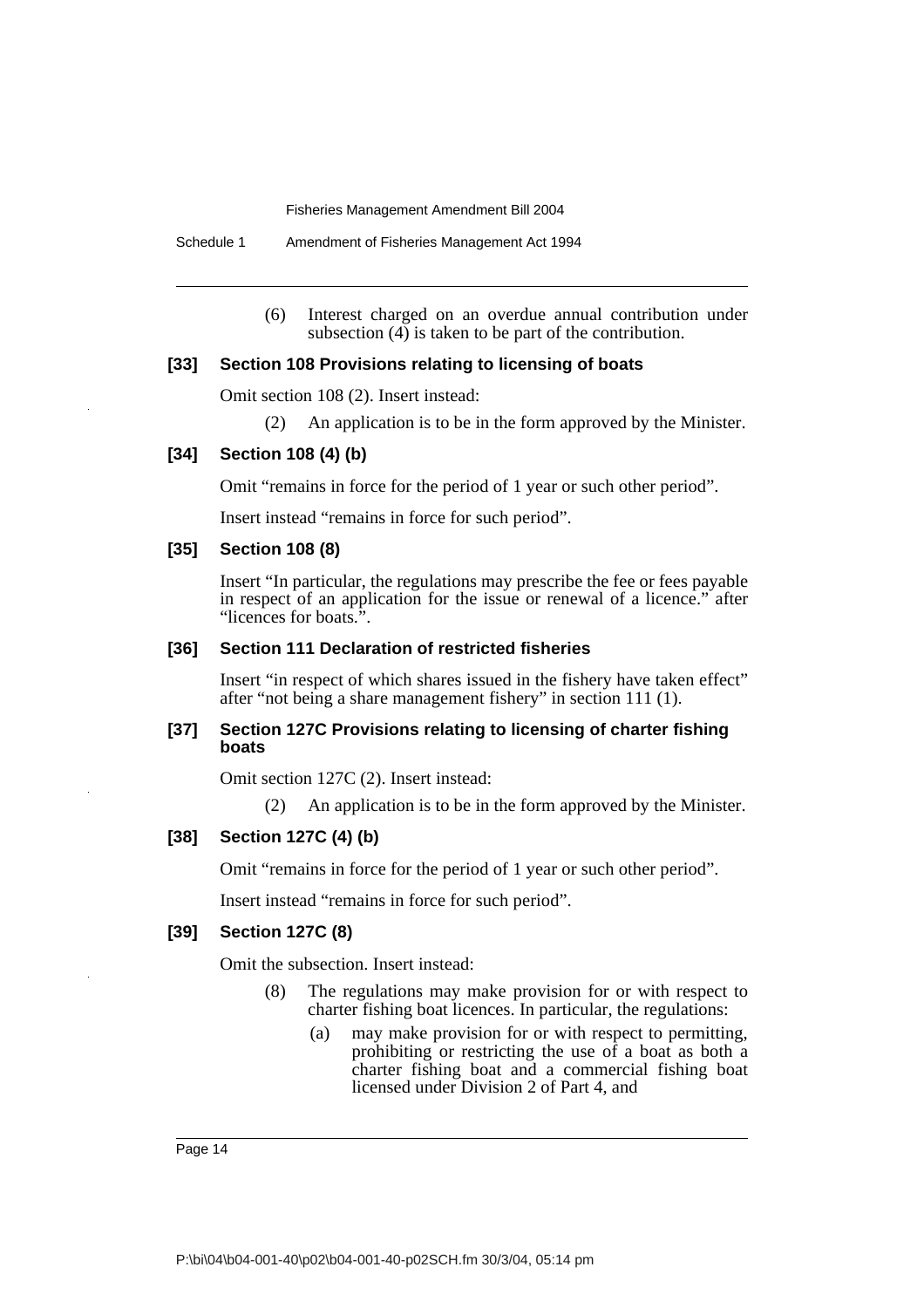Amendment of Fisheries Management Act 1994 Schedule 1

(b) may prescribe the fee or fees payable in respect of an application for the issue of a licence or the renewal of a licence.

## **[40] Section 158**

Omit the section. Insert instead:

#### **158 Overdue contribution**

- (1) If an annual contribution by a permit holder is unpaid after the due date for its payment, the Minister may charge interest on the overdue amount at the rate payable from time to time in respect of judgments of the Supreme Court or, if some other rate is prescribed by the regulations, at that rate.
- (2) Interest may be charged for each day that has elapsed between the date on which payment is due and the date of payment.
- (3) Interest charged on an overdue annual contribution under this section is taken to be part of the contribution.

#### **[41] Section 166**

Omit the section. Insert instead:

#### **166 Overdue rental**

- (1) If the rental of an aquaculture lease remains unpaid 3 months after the date on which payment was due, the Minister may charge interest on the overdue amount at the rate payable from time to time in respect of judgments of the Supreme Court or, if some other rate is prescribed by the regulations, at that rate.
- (2) Interest may be charged for each day that has elapsed between the date on which payment is due and the date of payment.
- (3) Interest charged on the overdue rental of an aquaculture lease under this section is taken to be part of the rental.

#### **[42] Section 204 Application and interpretation**

Omit the definition of *harm* from section 204 (2). Insert instead:

*harm*, in relation to marine vegetation, means gather, cut, pull up, destroy, poison, dig up, remove, injure, prevent light from reaching or otherwise harm the marine vegetation, or any part of it.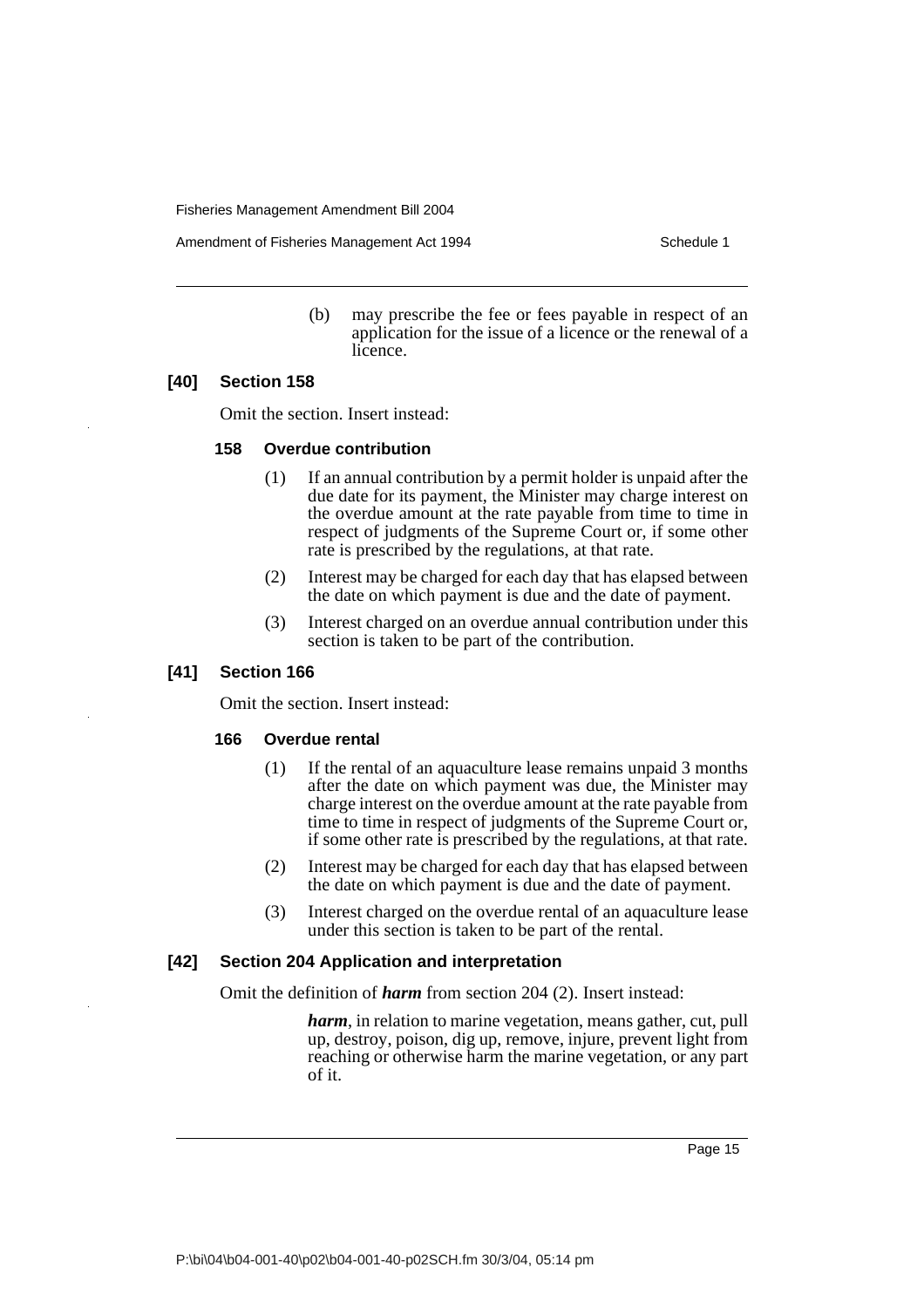Schedule 1 Amendment of Fisheries Management Act 1994

## **[43] Section 280 Evidence relating to fishing authorities**

Omit "Director or prescribed officer".

Insert instead "Director-General, or an officer of NSW Fisheries authorised in writing by the Director-General to exercise the functions conferred by this section,".

## **[44] Schedule 1 Share management fisheries**

Insert after clause 13 (2):

(3) A reference in this Schedule to ocean waters extends to ocean waters that are managed in accordance with the law of the State under an arrangement referred to in section 135, but only while that arrangement has effect.

#### **[45] Schedule 7 Savings, transitional and other provisions**

Insert at the end of clause 2 (1):

*Fisheries Management Amendment Act 2004*

## **[46] Schedule 7, clause 6AA**

Insert after clause 6A:

### **6AA Continuation of fishing business determinations made before commencement**

- (1) Any determination made by the Director-General in respect of a fishing business that would have been validly made under section 34Q, had that section been in force at the time that it was made, is taken to have been made under that section and, accordingly, has effect as a fishing business determination.
- (2) The Director-General is not required to comply with section 34Q (8) in respect of such a determination if notice of the determination has already been given to the person or persons who, at the time of the determination, owned the business the subject of the determination.
- (3) Any number allocated to a fishing business pursuant to such a determination is taken to have been allocated under section 34R.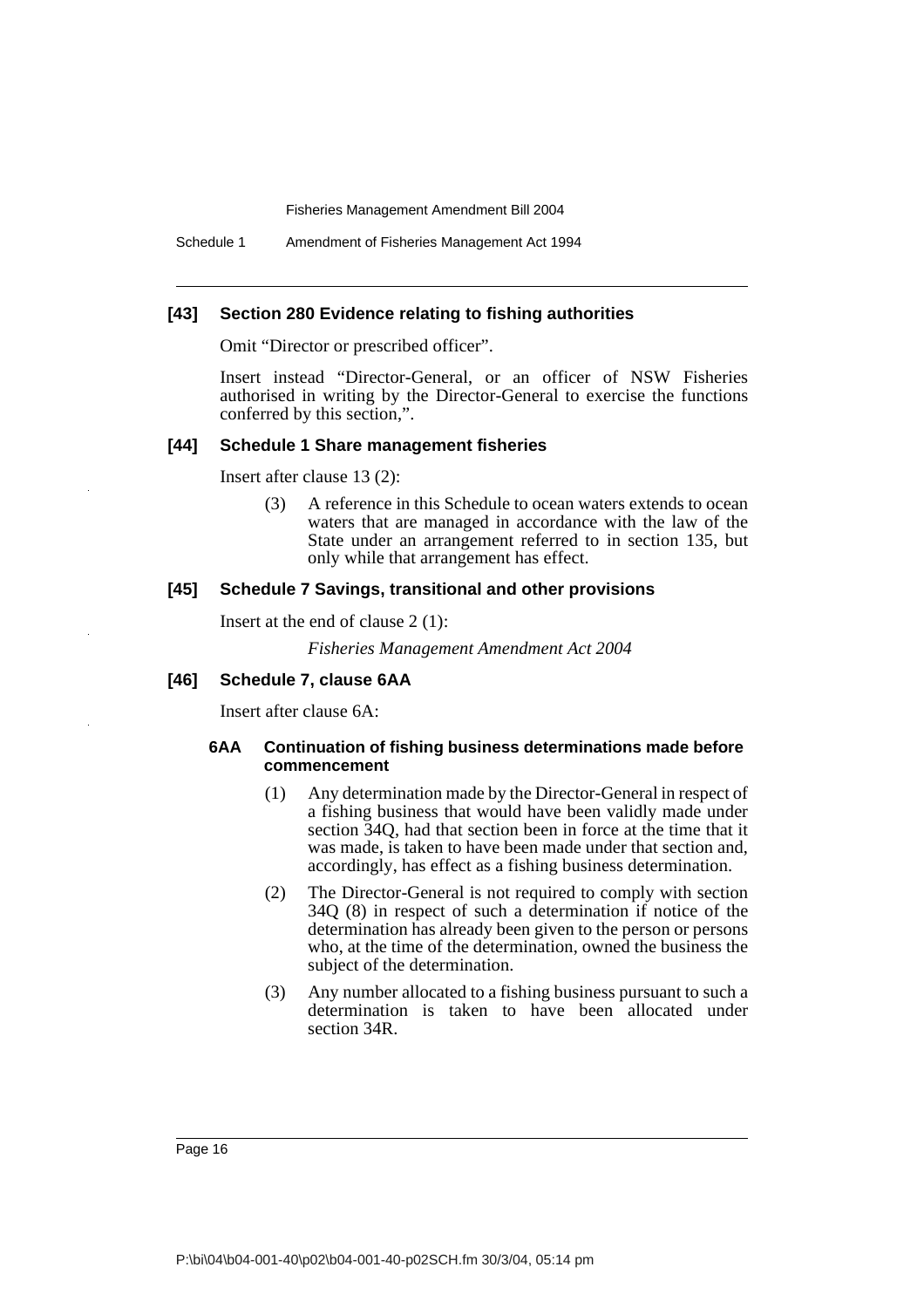Amendment of Fisheries Management Act 1994 Schedule 1

## **[47] Schedule 7, clauses 6C–6E**

Insert after clause 6B:

## **6C Entitlement to shares—new category 1 share management fisheries**

- (1) This clause applies in respect of the following share management fisheries, as described in Schedule 1:
	- (a) the ocean trawl fishery,
	- (b) the ocean hauling fishery,
	- (c) the ocean trap and line fishery,
	- (d) the estuary general fishery,
	- (e) the estuary prawn trawl fishery.
- (2) If the Minister is satisfied, in relation to a restricted fishery that becomes a share management fishery, that a person would have been entitled to an endorsement in the restricted fishery (otherwise than as the nominee or employee of another person) had the person applied for an endorsement before that fishery ceased to be a restricted fishery, the person is taken, for the purposes of section 50 (4), to have been entitled to take fish for sale in the fishery immediately before it ceased to be a restricted fishery.
- (3) The allocation of shares in the share management fishery to any such person is to be made having regard to what the Minister considers the entitlements of the person would have been had the person applied for an endorsement.
- (4) This clause ceases to apply in relation to a share management fishery when one of the following occurs (whichever happens first):
	- (a) the management plan for the fishery commences,
	- (b) all appeals to the Share Appeal Panel in connection with the issue of shares in the share management fishery are disposed of,
	- (c) the period of 12 months from the commencement of this clause elapses.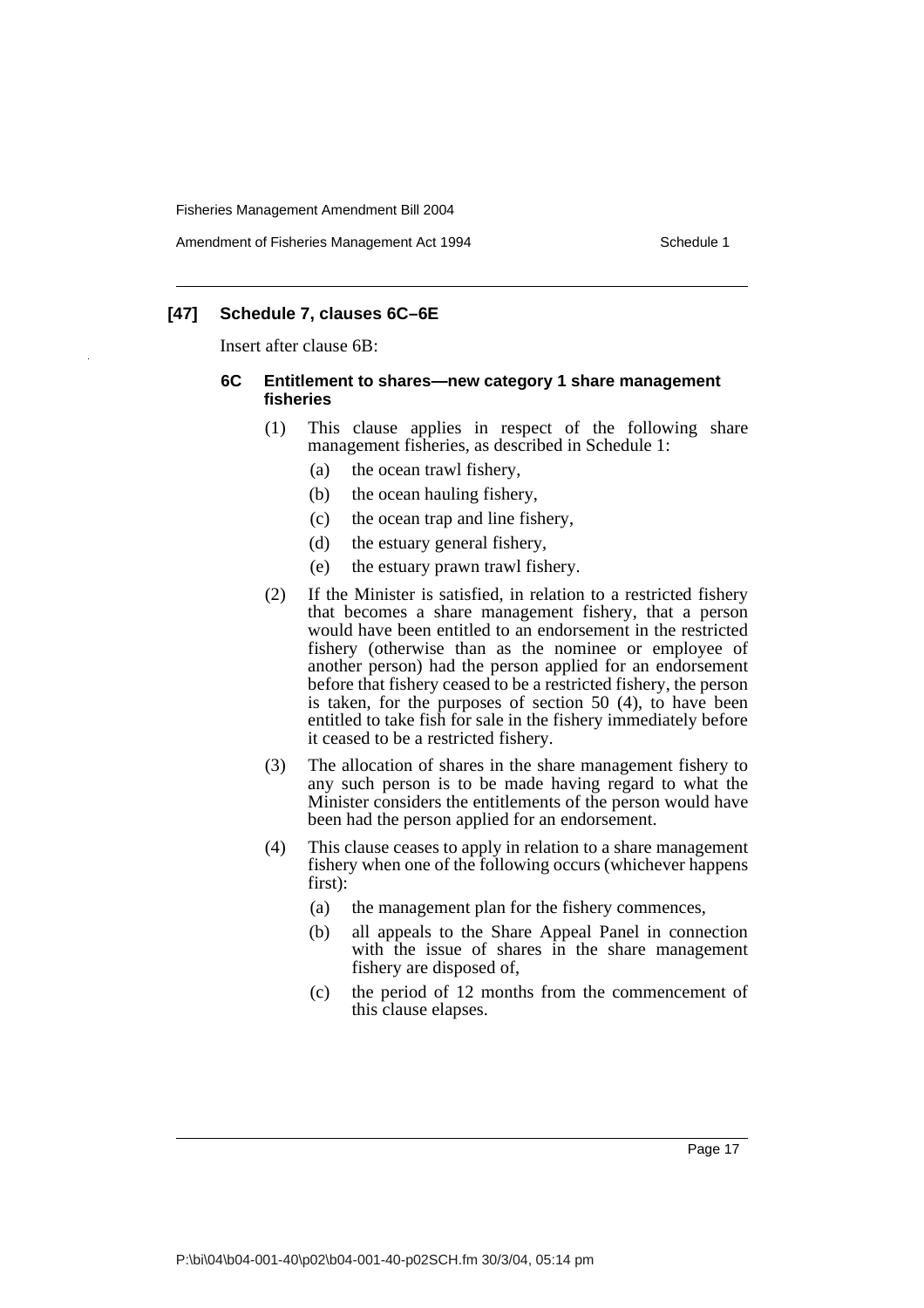Schedule 1 Amendment of Fisheries Management Act 1994

(5) In this clause:

*endorsement* means an endorsement on a commercial fishing licence that authorises a person to take fish for sale in a restricted fishery.

#### **6D Continuation of rental charge for access to new category 1 share management fisheries**

- (1) Section 77A is taken to apply in respect of each of the following share management fisheries, as described in Schedule 1, as if the fishery were a category 2 share management fishery:
	- (a) the ocean trawl fishery,
	- (b) the ocean hauling fishery,
	- (c) the ocean trap and line fishery,
	- (d) the estuary general fishery,
	- (e) the estuary prawn trawl fishery.
- (2) A shareholder in such a fishery (within the extended meaning of that expression given by section 77A (8)) is required to pay the rental charge provided for by that section on and from 27 March 2004, but only until the commencement of the management plan for the fishery.
- (3) For avoidance of doubt, a person is not required to pay a rental charge under section 77A (as applied by this clause) because the person is authorised to take fish, or to nominate a person to take fish, in the southern region of the ocean fish trawl restricted fishery.
- (4) Section 45E does not apply to a fishery to which this clause applies.
- (5) This clause has effect as if it had commenced on 27 March 2004.
- (6) In this clause:

*ocean fish trawl restricted fishery* means the restricted fishery of that name declared by regulations under section 111.

*southern region* of the ocean fish trawl restricted fishery means that part of the fishery that is comprised of the use of an otter trawl net (fish) to take fish from ocean waters that are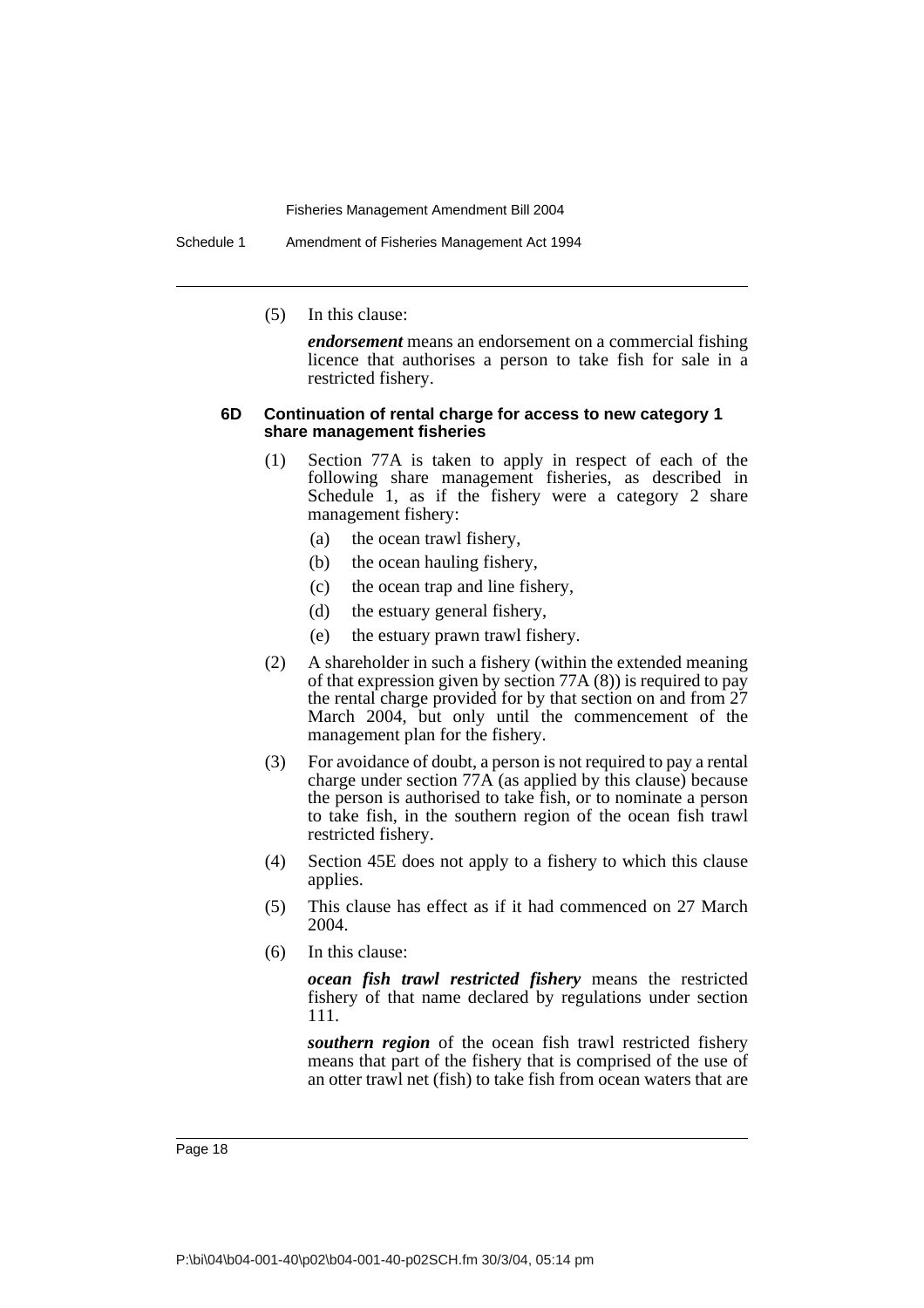Amendment of Fisheries Management Act 1994 Schedule 1

not more than 3 nautical miles from the natural coast line and are south of a line drawn due east from Barrenjoey Headland.

**Note.** Under section 77A a rental charge is payable for access to a category 2 share management fishery. On 27 March 2004 various category 2 share management fisheries were converted to category 1 share management fisheries. A new category 1 share management fishery called the ocean trawl fishery was also created. It is an amalgamation of the ocean prawn trawl fishery and part of the ocean fish trawl fishery. All the new category 1 fisheries are restricted fisheries in respect of which a rental charge was, before the changes, payable under section 77A. This clause continues the requirement to pay that rental charge until the commencement of the management plan for the fishery. (This clause does not apply in respect of the southern region of the ocean fish trawl restricted fishery because that part of the fishery has ceased to be a share management fishery.)

#### **6E Validation**

Anything done or omitted to be done, on or after 26 March 2004, in relation to a share management fishery that would have been validly done or omitted had the amendments made to this Act by the *Fisheries Management Amendment Act 2004* been in force at the time that the thing was done or omitted, is validated.

### **[48] Schedule 7, clause 17AA**

Insert after clause 17A:

#### **17AA Change to definition of "harm" in section 204**

- (1) The amendment made to section 204 (2) by the *Fisheries Management Amendment Act 2004* does not render unlawful the continuation of any activity (including a use of land) commenced before that amendment, and carried out under the authority of an approval, consent or other authority given under any law of the State, that would be lawful but for that amendment.
- (2) Without limiting subclause (1), the amendment made to section 204 (2) by the *Fisheries Management Amendment Act 2004* does not render unlawful the continuation of any other activity commenced before that amendment, that would be lawful but for the amendment, for a period of 5 years after that commencement, if the scale of the activity is not increased.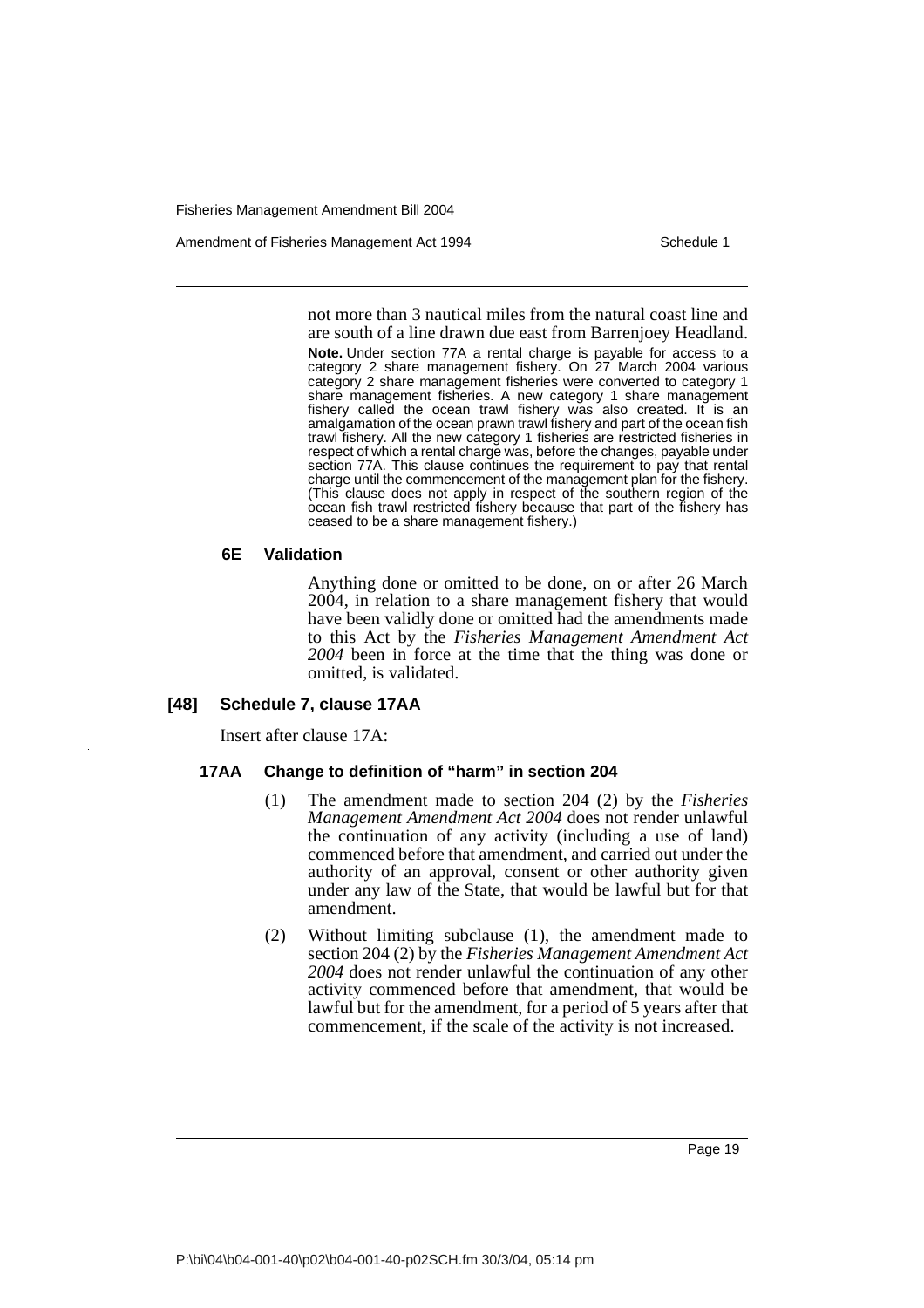Schedule 1 Amendment of Fisheries Management Act 1994

## **[49] Schedule 7, clause 25**

Insert after clause 24:

#### **25 References to Director of NSW Fisheries**

In any regulation or other instrument made under this Act, a reference to the Director within the meaning of section 4 (1) (before the definition of that expression was omitted by the *Fisheries Management Amendment Act 2004*) is taken to be a reference to the Director-General of NSW Fisheries.